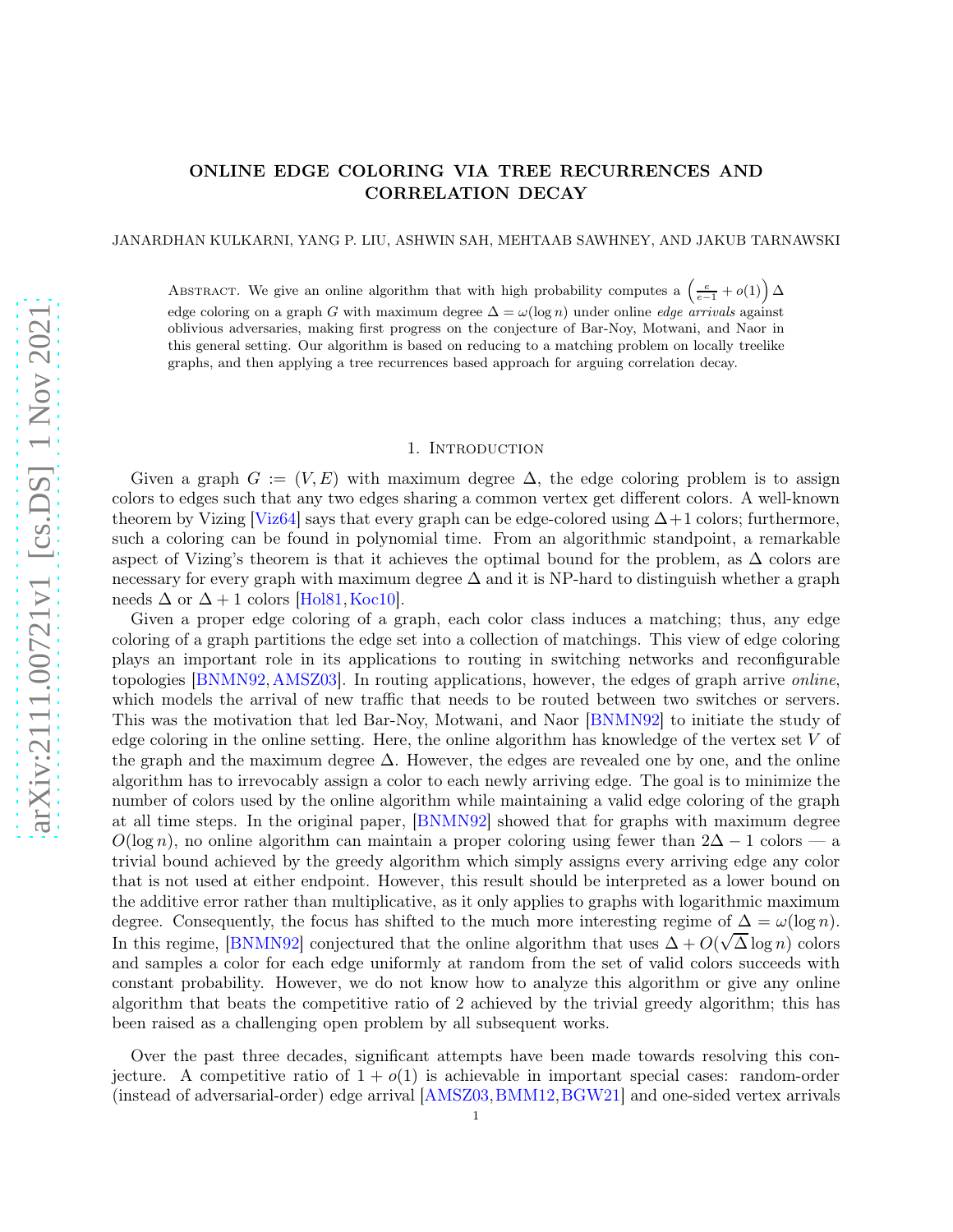(instead of edge arrivals) for bipartite graphs [\[CPW19\]](#page-15-4). Very recently, a competitive ratio of 1.9 was obtained by Saberi and Wajc [\[SW21\]](#page-16-3) for general *vertex* arrivals on graphs of maximum degree  $\omega(\log n)$ . Despite these impressive results, which we discuss in detail in [Section 3,](#page-5-0) no algorithm was known to beat the competitive ratio of 2 in the most general setting of online edge arrivals considered in the conjecture of [\[BNMN92\]](#page-15-0). Moreover, the barrier of 2 for the edge coloring problem seemed to parallel a similar barrier for the "dual" problem of online matching. Namely, a surprising recent result [\[GKM](#page-16-4)+19] showed a lower bound of 2 for online matching in the edge arrival setting (whereas better algorithms exist for the vertex arrival setting  $[KVV90, DIK13, GKM+19]$  $[KVV90, DIK13, GKM+19]$  $[KVV90, DIK13, GKM+19]$ ), and it was conceivable that the online edge coloring problem might exhibit the same dichotomy [\[BGW21\]](#page-15-3) (although in the fractional case, edge coloring is trivial while matching is not). The main result of this paper shows a separation between these two problems, and makes the first progress towards resolving the conjecture of Bar-Noy, Motwani, and Naor.

<span id="page-1-0"></span>Theorem 1.1. *There is an online randomized algorithm that on a graph* G *with maximum degree*  $\Delta = \omega(\log n)$  *outputs an*  $\left(\frac{e}{e-1} + O\left(\frac{(\log \log \Delta)^2}{\log \Delta} + (\log n/\Delta)^{1/4}\right)\right) \Delta$ -edge coloring with high probabil*ity in the oblivious adversary setting.*

Our proof of the theorem is based on reducing the problem to a matching problem on locally treelike graphs, and then applying a *tree recurrences* based approach for arguing *correlation decay*. We believe that both our algorithm and its analysis are quite simple. Correlation decay is a well known and widely used technique in the statistical physics and sampling literature [\[Wei06,](#page-16-6) [Sly08,](#page-16-7) [BG08,](#page-15-6)[LLY13,](#page-16-8)[Vig00,](#page-16-9)[ALG21,](#page-15-7)[Sri14\]](#page-16-10), but has not been applied for online problems. Our work shows the efficacy of this technique in the analysis of online algorithms, and we believe that it has potential for broader applicability in settings that need to cope with input uncertainty such as online, recourse, dynamic, or streaming problems.

Before we proceed, we make some remarks regarding our algorithm. First, while naïvely implementing the algorithm as given in this paper yields a running time of  $\tilde{O}(\Delta)$  per edge, using basic data structures and standard efficient sampling primitives allows one to implement the algorithm in time  $\hat{O}(1)$  per edge. Additionally, straightforward modifications of our algorithm show that our theorem extends for multigraphs with maximum edge multiplicity bounded by  $o(\Delta)$ . Finally, our techniques give an alternate proof (given in [Appendix A\)](#page-16-11) that one can  $(1 + o(1))\Delta$ -edge color a graph with maximum degree  $\Delta$  if its edges arrive in a uniformly random order, which was the main result of [\[BGW21\]](#page-15-3):

<span id="page-1-1"></span>Theorem 1.2. *There is an online randomized algorithm that on a graph* G *with maximum degree*  $\Delta = \omega(\log n)$  *and a uniformly random ordering of edge arrivals outputs a*  $(\Delta + o(\Delta))$ *-edge coloring with high probability.*

# The  $o(\Delta)$  term can be quantified to be  $O(\Delta(\Delta')^{-1/24} + \sqrt{\Delta \Delta' \log n})$ , where we set  $\Delta' = \min(\log \Delta / \log \log \Delta, \sqrt{\Delta / \log n}).$

While this is quantitatively worse than the  $O((\Delta/\log n)^{-c})$  dependence in [\[BGW21\]](#page-15-3), we believe that our new proof further demonstrates the utility of our subsampling and tree recurrences based approach. More importantly, it reveals a deeper structural reason why a  $(1 + o(1))\Delta$ -edge coloring is easier to achieve in the random-order model – the edges which determine whether an edge  $e$  is matched in a subsampled graph (under random-order edge arrivals) form a tree. This tree case is substantially simpler, and should become clear to the reader in our overview [Section 2.](#page-2-0)

Outline. We give an intuitive version of our entire argument arc in [Section 2.](#page-2-0) We present the history of the problem in [Section 3.](#page-5-0) [Sections 4](#page-6-0) and [5](#page-8-0) comprise the formal proof of our result [\(Theorem 1.1\)](#page-1-0). We conclude and discuss future directions in [Section 6.](#page-14-0) [Appendix A](#page-16-11) contains the proof for the random-order case [\(Theorem 1.2\)](#page-1-1).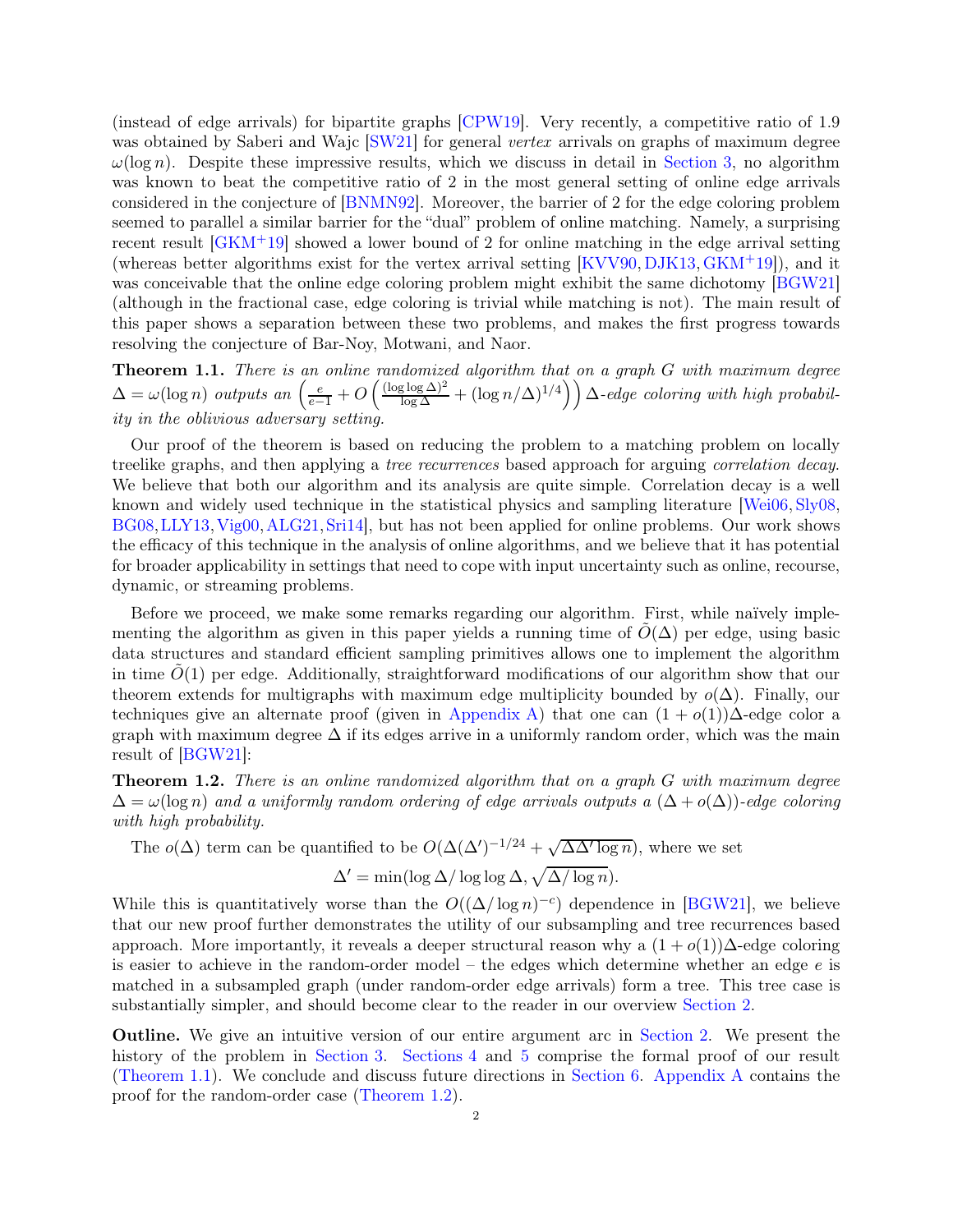#### 2. Our Techniques and Proof Overview

<span id="page-2-0"></span>We start by introducing some background and then give an overview of our proof. This section is not a prerequisite for the full proof [\(Sections 4](#page-6-0) and [5\)](#page-8-0), and readers who prefer to see our techniques in full detail can skip it; indeed, our proof is quite short.

Recall that in any edge coloring, the set of edges of a single color forms a matching. In the reverse direction, a natural reduction due to Cohen, Peng, and Wajc [\[CPW19\]](#page-15-4) shows that an  $(\alpha + o(1))\Delta$ coloring can be achieved by repeatedly invoking a matching algorithm that matches each edge with probability at least  $1/(\alpha\Delta)$  (and assigning a new color to the matching edges, then removing them from the graph). A vertex of degree  $\Delta$  will be matched with probability roughly  $1/\alpha$ , so the maximum degree decreases at a rate of roughly 1 per  $\alpha$  iterations. Having  $\Delta = \omega(\log n)$  yields enough concentration for this process to finish in  $(\alpha + o(1))\Delta$  iterations. This is the only point where our algorithm (and the previous works [\[CPW19,](#page-15-4)[SW21\]](#page-16-3)) uses  $\Delta = \omega(\log n)$ . Saberi and Wajc [\[SW21\]](#page-16-3) observed that this reduction works for any arrival model. Therefore we are left with the task of designing an algorithm that matches every edge with probability at least  $(1 - o(1))/(\frac{e}{e-1}\Delta)$ , with edges arriving online in any order against an oblivious adversary.

Online algorithms that match each edge with probability at least  $1/(\alpha\Delta)$  for  $\alpha < 2$  are known for bipartite graphs under *vertex* arrivals; see [\[CW18\]](#page-15-8) for an example. The positive results [\[CPW19,](#page-15-4) [SW21\]](#page-16-3) for the online edge coloring problem build upon and extend these results. Furthermore, these algorithms require many new ideas over [\[CW18\]](#page-15-8), including a novel LP relaxation and sophisticated online rounding schemes. Unfortunately, it appears that these techniques rely critically on the vertex arrival model and do not generalize to edge arrivals. Indeed, Saberi and Wajc [\[SW21\]](#page-16-3) write that the edge arrival setting "remains out of reach" with the known techniques. The main technical contribution of this paper is a simple argument based on correlation decay to overcome the limitations of the previous works.

Reduction to locally treelike instances by subsampling. To solve the online matching problem, we begin by subsampling each edge of the graph with probability roughly  $\Delta'/\Delta$  for some  $\Delta' = \omega(1)$ . This will decrease the maximum degree to roughly  $\Delta'$ , and we in fact trim any edges above that degree threshold to ensure this. More crucially for our arguments, the subsampled graph will be *locally treelike*: for most edges e, their close neighborhood will contain no cycles, and hence form a tree.

To see this, let us note that for any ℓ, the number of length-ℓ cycles containing e *in the original graph* is at most  $\Delta^{\ell-2}$  (start walking from one endpoint of e and make  $\ell-1$  choices of neighbor, where the last one is forced to end up at the other endpoint of  $e$ ). However, conditioned on  $e$ being in the sparsified graph, each of them survives in the sparsified graph with probability only at most  $(\Delta'/\Delta)^{\ell-1}$ . Thus, the expected number of cycles of length up to some threshold g is at most  $\sum_{\ell=3}^{g} (\Delta')^{(\ell-1)} \Delta \leq (\Delta')^{g} / \Delta$ , which is  $o(1)$  if  $(\Delta')^{g} = o(\log n)$  – the reader should imagine that  $\Delta', g = \omega(1)$  are arbitrarily slowly growing functions of n. We can thus imagine that we delete any edge that would cause a short cycle to appear.<sup>[1](#page-2-1)</sup>

Now, we want to match every surviving edge with probability at least  $1/C$  for  $C \approx \frac{e}{e-1}\Delta'$ . Then the probability that an edge survives and gets matched is at least  $(1 - o(1))(\Delta'/\Delta) \cdot 1/\overline{(e-1)\Delta'}$  $(1-o(1))/(\frac{e}{e-1}\Delta)$ , as desired by the edge-coloring-to-matching reduction.

Online matching on trees. Let us first see how to get a good algorithm for online matching in an ideal scenario where the (subsampled) graph is in fact a tree. We will guarantee that every edge is matched with probability  $1/C$ . We now describe what to do when an edge  $(u, v)$  arrives. Of course, we can only match it if u and v are not yet matched. Let  $d_u$  denote the number of edges already

<span id="page-2-1"></span><sup>&</sup>lt;sup>1</sup>We could afford to do so in the algorithm, but for simplicity we instead argue in the analysis that for any edge  $e$ , there is only a small probability that there is a short cycle in the q-neighborhood of  $e$  (not necessarily containing  $e$ ).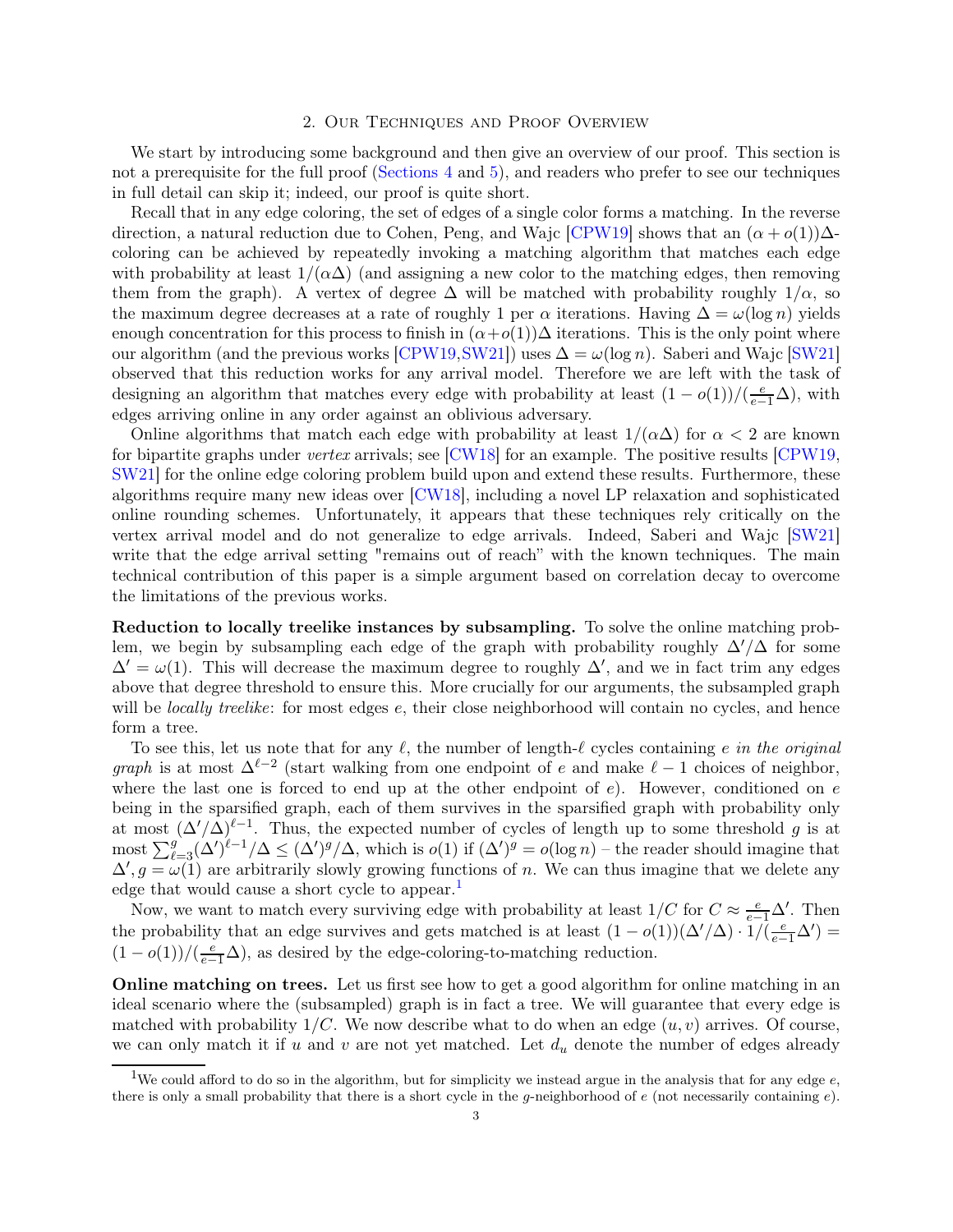adjacent on u (not counting e). The probability that any of these edges is matched is  $1/C$ ; as these are disjoint events, the probability that u is not yet matched is  $1 - \frac{d_u}{C}$ . Similarly, for v it is  $1 - \frac{d_v}{C}$ where  $d_v$  is v's degree. Crucially, as the graph is a tree, these events are independent (as u and v are in different connected components before the arrival of  $e$ ). Thus, if we match  $e$  with probability C  $\frac{C}{(C-d_u)(C-d_v)}$  in the case u and v are unmatched,<sup>[2](#page-3-0)</sup> then we get the required overall probability of

<span id="page-3-1"></span>
$$
\left(1 - \frac{d_v}{C}\right)\left(1 - \frac{d_u}{C}\right)\frac{C}{(C - d_u)(C - d_v)} = \frac{1}{C}.
$$
\n(2.1)

Hence this algorithm inductively matches each edge with probability exactly  $1/C$ , as desired.

We remark that Cohen and Wajc [\[CW18\]](#page-15-8), who give a  $(1+o(1))$ -competitive algorithm for online matching in regular graphs under one-sided bipartite vertex arrivals, similarly sample edges  $(u, v)$ adjacent to an arriving vertex v with probability proportional to  $\frac{C}{C-d_u}$ , so as to get marginal probability  $\approx 1/C$  for each edge, though their algorithm is more complex.

Online matching on locally treelike graphs. When the graph is not a tree, the difficulty is that the above events of u and v being unmatched are not independent. Nevertheless, we argue that in the absence of short cycles, these events are not very correlated. In fact, our algorithm is the same as in the tree case.

Assume that edge  $e = (u, v)$  has no cycles in its neighborhood of radius g, which we denote by T, as it is a tree (see [Figure 1](#page-4-0) for an example). Intuitively, any correlation between the above two events is due to some u-v-path that must pass over the boundary of T; we will show *correlation decay* as we go up the tall-enough tree.

Edge matching game. We lower-bound the probability that e is matched by considering a worstcase scenario where we cede control over all the boundary edges of  $T$  to an adversary, whose objective is to minimize the probability that e is matched. In this *edge matching game* played on T, the powerful adversary is allowed to match or not match any arriving boundary edge of  $T$ ; his decisions may depend on the partial matching built up to that point and may be randomized. All non-boundary edges are matched randomly as in our algorithm.

We may assume without loss of generality that every edge in  $T$  arrives before its parent edge. Otherwise we can ignore this edge (together with its entire subtree – see [Figure 1\)](#page-4-0), as it only influences the probability of matching  $e$  via the boundary, which the adversary already controls anyway. In other words, we are in a setting where edges arrive bottom-to-top (though some boundary edges may arrive after non-boundary edges that are not their ancestors).

Monotonicity. What should the adversary do? Intuitively, to minimize the probability of matching e, the adversary should maximize the probability of matching edges at distance 1 from e. To that end, they should minimize distance-2 edges, maximize distance-3 edges, and so on. We set g to be odd; then intuitively, the adversary should leave the boundary (distance- $(q + 1)$ ) edges unmatched. Indeed, we can show a *monotonicity* property: the lower the probability with which they match a boundary edge, the lower the probability of matching e, even under adaptive decisions. In particular, this implies that decisions for all boundary edges can be deterministically fixed at the beginning. Thus the adversary is effectively eliminated, and the events of u and v being unmatched (before  $e$ arrives) are again independent as in the tree case.

This use of monotonicity to reduce to the "all unmatched" case is closely related to reductions done by Weitz [\[Wei06\]](#page-16-6) when establishing strong spatial mixing for sampling independent sets in the hardcore model in graphs of maximum degree  $\Delta$ .

<span id="page-3-0"></span><sup>&</sup>lt;sup>2</sup>This value is in [0, 1] as long as  $C \geq \Delta' + \Omega(\sqrt{\Delta'})$ .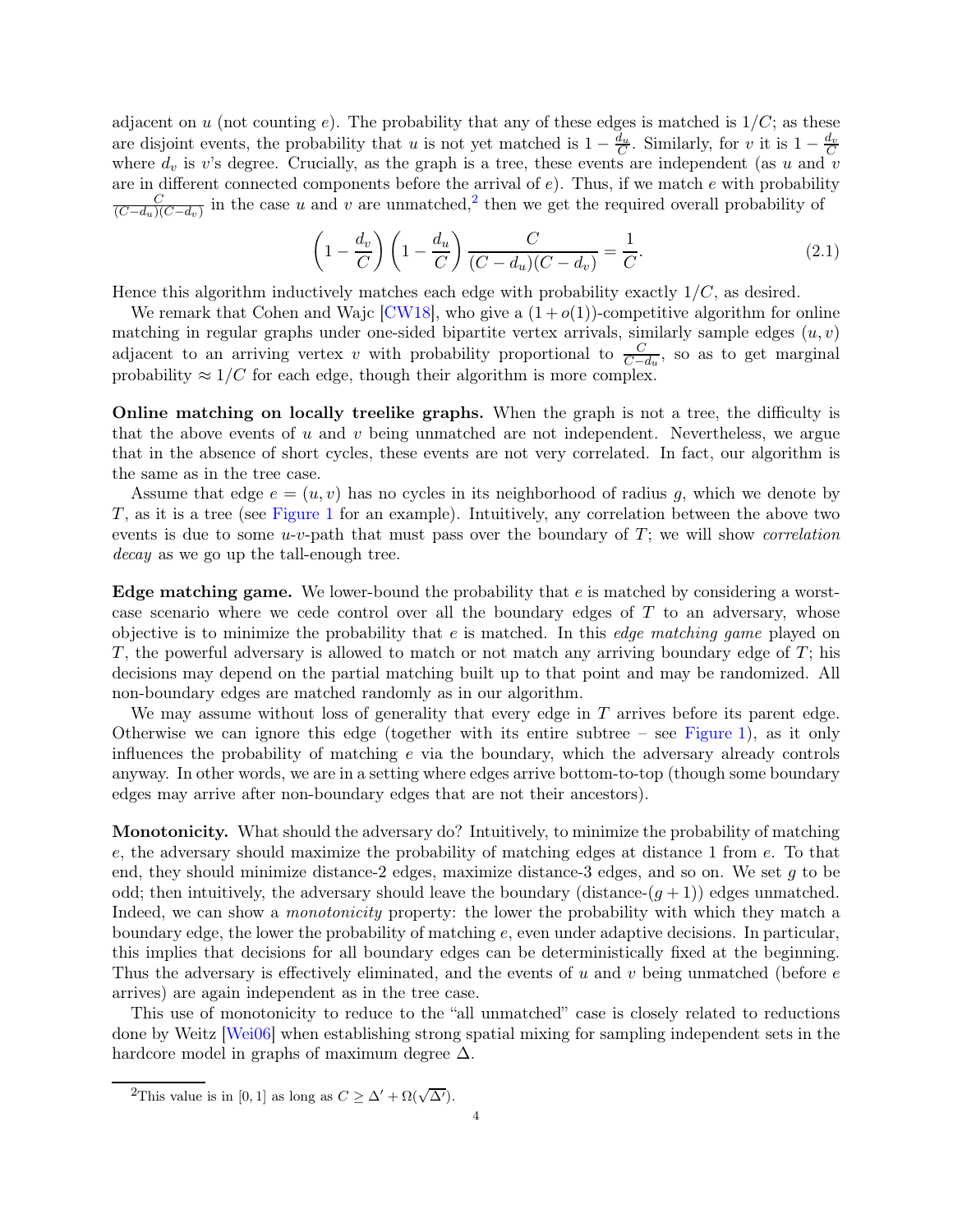<span id="page-4-0"></span>

**Figure 1.** An edge  $e = (u, v)$  together with its neighborhood, which contains no cycles. The numbers on edges specify the order of arrival (with 1 coming first). The red (dashed/dotted) edges can be ignored, as they are not part of the witness tree  $W(T)$  [\(Definition 5.2\)](#page-8-1): dashed edges arrive after their parent-edge, and dotted edges belong to subtrees of dashed edges. The blue (thick) edges are boundary edges, which the adversary controls. We show that the adversary can decide them deterministically upfront, and moreover this decision should be to leave them unmatched. Thus we reduce our analysis to the case where only the black (non-boundary) edges arrive, and are matched randomly as in our [Algorithm 2.](#page-8-2) Note that then, the events of matching u and v (before e arrives) are independent.

Tree recurrences and error decay. In our setting, the matching probabilities for vertices at the bottom of  $T$  are out of our control. However, we show that as we go up the tree, they quickly contract towards our desired value of  $1/C$ -per-edge.

Define  $q_w$  to be the probability that a vertex  $w \in T$  is not matched from below. This happens if every child-edge  $(w, w_i)$  of w is not matched; that is, each  $w_i$  was matched from below or the edge  $(w, w_i)$  was not sampled. If  $(w, w_i)$  are ordered by time of arrival, we have<sup>[3](#page-4-1)</sup>

$$
q_w = \prod_{i=1}^{\Delta'} \mathbb{P} \left[ (w, w_i) \text{ not matched } | (w, w_1), ..., (w, w_{i-1}) \text{ not matched} \right]
$$

$$
= \prod_{i=1}^{\Delta'} \left( 1 - q_{w_i} \cdot \frac{C}{(C - i + 1)(C - \Delta')} \right).
$$

Ideally we would like  $q_w$  to be  $1 - \frac{\Delta'}{C} = \frac{C - \Delta'}{C}$  $\frac{-\Delta'}{C}$  (disjoint events of the  $\Delta'$  children being matched, each with probability  $1/C$ ), so let us define the *error* as  $\epsilon_w := 1 - \frac{C}{C-\Delta'} \cdot q_w$ . Some rewriting (see

<span id="page-4-1"></span><sup>&</sup>lt;sup>3</sup>For simplicity, in this introduction we imagine that every non-leaf in T has  $\Delta'$  children.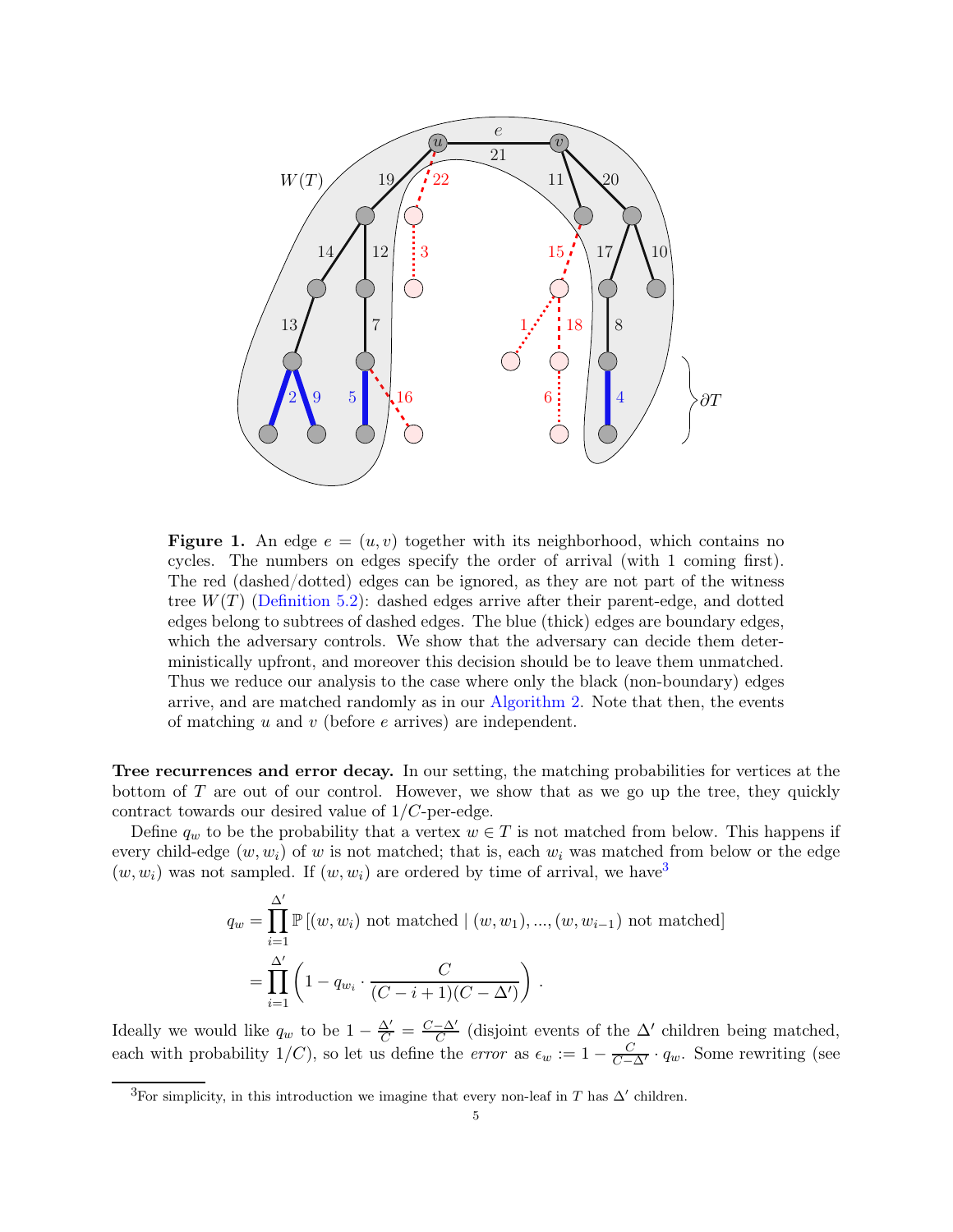[Section 5.1](#page-10-0) for more details) then yields the recurrence on error terms:

<span id="page-5-1"></span>
$$
\epsilon_w = 1 - \prod_{i=1}^{\Delta'} \left( 1 + \frac{1}{C - i} \cdot \epsilon_{w_i} \right). \tag{2.2}
$$

Imagine that all errors on the level below w are equal:  $\epsilon_{old} := \epsilon_{w_1} = ... = \epsilon_{w_{\Delta'}}$ . Using  $\exp(x) \approx 1+x$ we get:

$$
\epsilon_w \approx 1 - \exp\left(\sum_{i=1}^{\Delta'} \frac{1}{C-i} \cdot \epsilon_{\text{old}}\right) \approx 1 - \exp\left(\log\left(\frac{C}{C-\Delta'}\right) \cdot \epsilon_{\text{old}}\right) \approx -\log\left(\frac{C}{C-\Delta'}\right) \cdot \epsilon_{\text{old}}.
$$

Essentially, as we move one level up  $T$ , the sign of the error flips, and its absolute value is multiplied by  $\log\left(\frac{C}{C-\Delta'}\right)$ ). This multiplier is smaller than 1 if  $C > \frac{e}{e-1} \cdot \Delta'$  – and this is what gives rise to our competitive ratio. Then, the errors shrink towards 0 as we move up the tree  $T$ . If the height  $g$ of T is made large enough, then  $q_u$  and  $q_v$  are very close to  $1 - \frac{\Delta'}{C}$  $\frac{\Delta'}{C}$ ; recall that the corresponding events are now independent (as we have made the boundary deterministic) and so the probability of matching e is close to  $1/C$ , as in  $(2.1)$ .

This analysis of "tree recurrences" is ubiquitous in statistical physics, and our threshold of  $C >$  $\frac{e}{e-1}\Delta'$  can be recast in this language as the threshold for having "uniqueness of the Gibbs measure on the  $\Delta'$ -ary tree". More concretely, for  $C < \frac{e}{e-1}\Delta'$ , the function  $f(x) = 1 - \exp(x \log \frac{C}{C-\Delta'})$ has nonzero fixed points of order 2, i.e.  $f(f(x)) = x$  for some nonzero x, and hence there exist probabilities  $p_1 \neq p_2$  such that all edges on even levels are matched with probability  $p_1$  and edges on odd levels are matched with probability  $p_2$ , and yet these probabilities satisfy the necessary recurrence equations. This "alternate" fixed state is precisely responsible for the failure of our analysis for  $C < \frac{e}{e-1}\Delta'$ .

## 3. A Brief History of the Problem

<span id="page-5-0"></span>Prior to our work, there were no known online algorithms for the edge coloring problem in the adversarial edge arrival model, besides the trivial  $2\Delta - 1$  bound obtained by the greedy algorithm [\[BNMN92\]](#page-15-0). All the positive results for the problem are in the setting  $\Delta = \omega(\log n)$  and fall into two categories.

Random Arrival of Edges. Aggarwal, Motwani, Shah, and Zhu [\[AMSZ03\]](#page-15-1) were the first to show that for very dense multi-graphs with  $\Delta = \omega(n^2)$  one can get a near-optimal  $(1 + o(1))\Delta$ -edge coloring algorithm. For simple graphs, Bahmani, Mehta, and Motwani [\[BMM12\]](#page-15-2) gave a 1.26∆-edge coloring algorithm when  $\Delta = \omega(\log n)$ . Very recently, Bhattacharya, Grandoni, and Wajc [\[BGW21\]](#page-15-3) showed that one can get the best of both these results by presenting a  $(1 + o(1))\Delta$ -edge coloring algorithm for simple graphs with  $\Delta = \omega(\log n)$  using an adaptation of the Nibble method.

Adversarial Vertex Arrival Model. In this model, instead of edges being revealed one by one, vertices of the graph are revealed one at a time, together with adjacent edges to previously revealed vertices. Cohen, Peng, and Wajc [\[CPW19\]](#page-15-4) designed an asymptotically optimal  $(1 + o(1))\Delta$ -edge coloring algorithm for bipartite graphs under one-sided vertex arrivals; that is, the left side of the bipartite graph is fixed and the right vertices arrive in an online fashion. For general vertex arrivals, Saberi and Wajc [\[SW21\]](#page-16-3) very recently designed a  $(1.9 + o(1))$ -competitive randomized algorithm. This result also applies for general graphs, as there is an online reduction from general graphs to bipartite graphs that works against oblivious adversaries.

Cohen, Peng, and Wajc [\[CPW19\]](#page-15-4) also studied edge coloring when the maximum degree ∆ of the graph is not known. For this problem, they showed a lower bound of  $e/(e-1)$  for bipartite graphs, even in the setting of one-sided vertex arrivals. This is in contrast to the known- $\Delta$  case, where the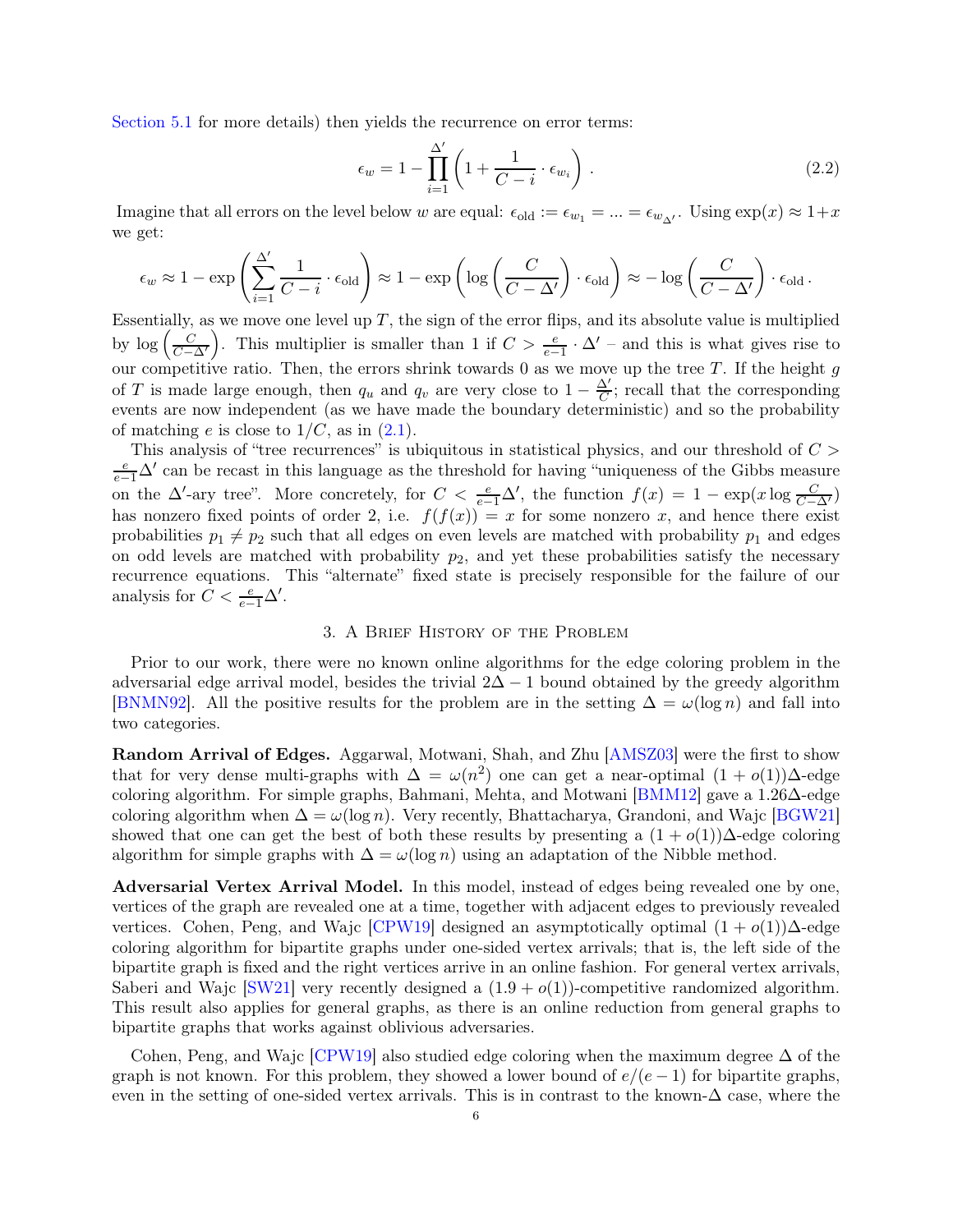only known lower bound, even for deterministic algorithms under edge arrivals, is an additive error of  $\Omega(\sqrt{\Delta})$ , which follows from a direct reduction of the lower bound for the matching problem in [\[CW18\]](#page-15-8).

Finally, similarly to [\[CPW19,](#page-15-4) [SW21\]](#page-16-3), our approach to the online edge coloring problem is via a reduction to the online matching problem, which has been studied extensively for several decades in various arrival models. We refer the readers to [\[KVV90,](#page-16-5) [MSVV07,](#page-16-12) [Meh13,](#page-16-13) [GKM](#page-16-4)<sup>+</sup>19, FHTZ20] for an introduction to this literature.

# 4. Reduction to Matching on Locally treelike Graphs

<span id="page-6-0"></span>Our arguments begin with a standard reduction of online edge coloring to rounding fractional matchings. This is essentially the statement of  $\left[\frac{\text{SW21}}{\text{Sum222}}\right]$  and exactly the same proof applies.

<span id="page-6-5"></span>**Lemma 4.1.** Let A be an online matching algorithm and  $\alpha \geq 1$  a parameter such that, given any *graph of maximum degree*  $\hat{\Delta} = \Omega(\log n)$  *as a sequence of edge arrivals,* A *matches each edge with probability at least*  $1/(\alpha \widehat{\Delta})$ . Then there exists an online edge coloring algorithm A' that on any *graph G* with maximum degree  $\Delta = \omega(\log n)$  arriving online outputs an  $(\alpha + O((\log n/\Delta)^{1/4})) \Delta$ *edge coloring with high probability.*

We remark that A and A' need advance knowledge of  $\widehat{\Delta}$  and  $\Delta$ , respectively.

In this work, we apply a further reduction to the online matching problem so that it suffices to consider graphs which are *locally treelike*. More precisely, let the g-neighborhood of an edge e in a graph  $G'$  denote the set of vertices within distance q of either endpoint. We give a reduction from the graph G to graphs G' which have maximum degree at most  $\Delta'$  and we ensure that the g-neighborhoods of almost all edges  $e \in G'$  have no cycles. The reader should think of  $\Delta' = \omega(1)$ , an arbitrarily slowly growing function.

Algorithm 1: Computes a subgraph of  $G$  online with each edge included with approximately the same probability and with few short cycles.

<span id="page-6-1"></span>1 procedure SUBSAMPLE $(G, \Delta', \Delta)$ 2  $G' \leftarrow \emptyset$ .  $\triangleright$  Initially empty subgraph  $G'$ . 3 d<sub>v</sub> ← 0 for  $v \in V(G)$ .  $\triangleright$  Number of adjacent sampled edges to vertex v  $4 \quad \eta = 3\sqrt{(\log \Delta')/\Delta'}$  $\mathbf{5} \mid \text{for } i = 1, \ldots, m \text{ do}$ // Edge  $e_i = (u, v)$  arrives 6 |  $R \leftarrow \text{UNIF}([0, 1])$ 7 if  $R \leq (1 - \eta) \Delta'/\Delta$  then 8 if  $d_u < \Delta'$  and  $d_v < \Delta'$  then 9  $\Big|$   $\Big|$   $\Big|$   $E(G') \leftarrow E(G') \cup \{e\}$ 10  $\begin{vmatrix} d_u & \& d_u + 1, d_v & \& d_v + 1. \end{vmatrix}$ 

<span id="page-6-4"></span><span id="page-6-3"></span><span id="page-6-2"></span>Lemma 4.2 (Uniformly-sampled graphs are locally treelike). *Let* G *be a graph with maximum degree*  $\Delta$ *. Let*  $G'$  *be a subgraph of*  $G$  *where each edge is included with probability*  $p = D/\Delta$ *, and*  $D \ge 2$ *. The probability that the g-neighborhood of an edge*  $e \in G'$  *contains a cycle is at most*  $3D^{5g}/\Delta$ *.* 

*Proof.* We first consider the case where the g-neighborhood of e has a cycle containing e. In this case, there exists a cycle in the q-neighborhood with length at most  $2q$ .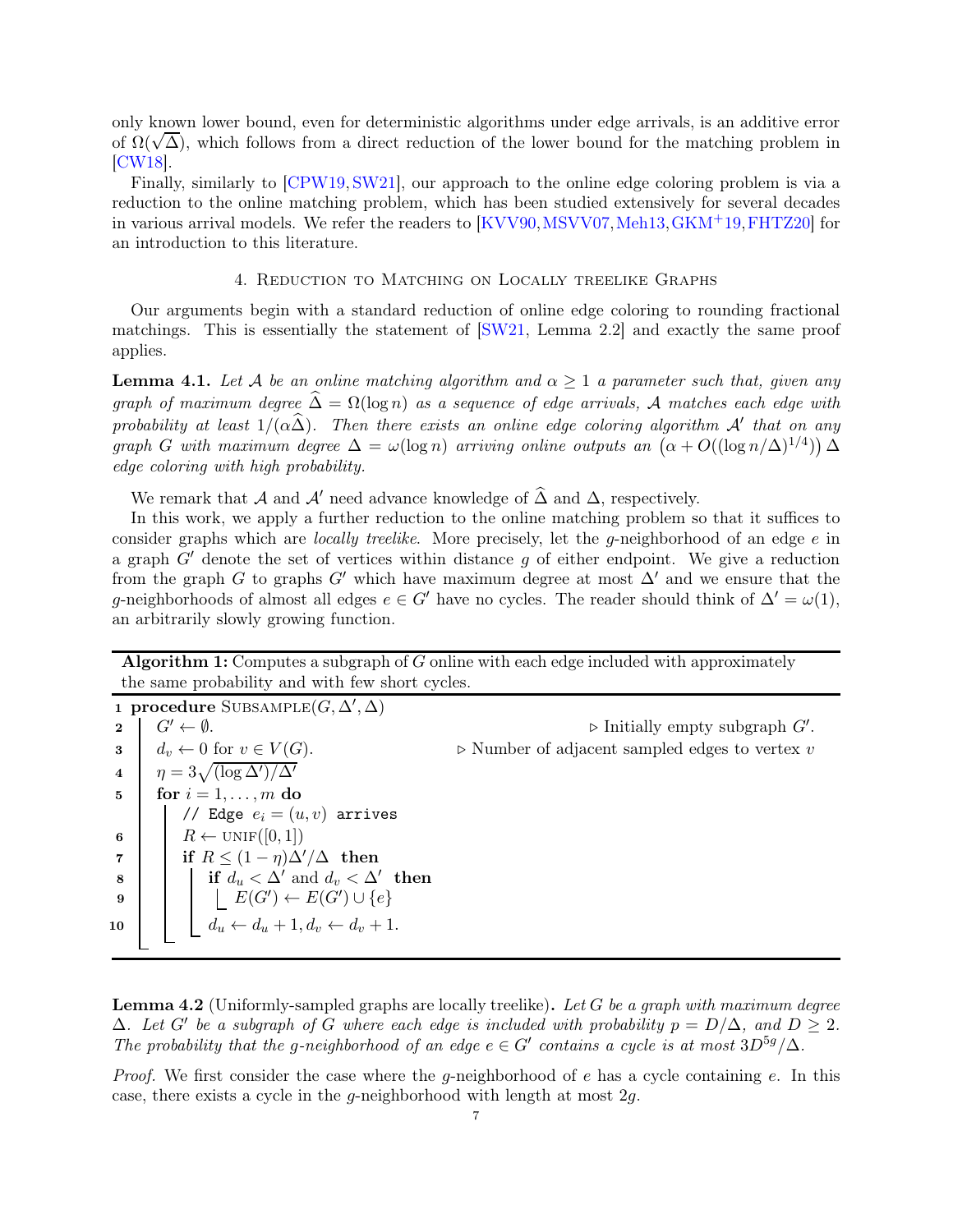Note that the maximum degree of G is  $\Delta$  and hence edge  $e \in G$  is in at most  $\Delta^{\ell-2}$  cycles of length  $\ell$ . Thus the probability that every edge (excluding  $e$ ) in such a cycle is in G' is  $(D/\Delta)^{\ell-1}$ . Thus the probability that e is in such a cycle is at most

$$
\sum_{\ell=3}^{2g} \Delta^{\ell-2} \cdot (D/\Delta)^{\ell-1} \le \sum_{\ell=3}^{2g} D^{\ell-1}/\Delta \le D^{2g}/\Delta.
$$

We now turn to the case where the cycle C does not contain  $e = (u, v)$ . Then there must be a path P of length  $\ell_P \leq g$  from either u or v to some vertex w on C, and such that P and C have disjoint edges. Also, C has some length  $\ell_{\mathcal{C}} \leq 2g$ . Because the maximum degree of G is  $\Delta$ , the number of pairs of paths and cycles  $(P, C)$  satisfying these conditions in G is bounded by  $2\Delta^{\ell_P+\ell_C-1}$ . Hence the probability that some pair  $(P, C)$  has all edges in  $G'$  is at most

$$
\sum_{\ell_P=0}^{g} \sum_{\ell_C=3}^{2g} 2\Delta^{\ell_P+\ell_C-1} \cdot (D/\Delta)^{\ell_P+\ell_C}
$$
  
=  $2\Delta^{-1} \sum_{\ell_P=0}^{g} \sum_{\ell_C=3}^{2g} D^{\ell_P+\ell_C} = 2\Delta^{-1} \left( \sum_{\ell_P=0}^{g} D^{\ell_P} \right) \left( \sum_{\ell_C=3}^{2g} D^{\ell_C} \right) \le 2D^{3g+2}/\Delta \le 2D^{5g}/\Delta.$ 

The claim follows by combining this with previous case where  $e$  is in the cycle.

<span id="page-7-0"></span>Lemma 4.3. *Given a maximum degree* ∆ *graph* G *[Algorithm 1](#page-6-1) returns a subgraph* G′ *satisfying:*

- *The maximum degree of*  $G'$  *satisfies*  $\Delta(G') \leq \Delta'$ .
- *Any edge*  $e \in G$  *is in*  $G'$  *with probability between*

$$
\left(1 - 5\sqrt{\frac{\log \Delta'}{\Delta'}}\right) \frac{\Delta'}{\Delta} \qquad \text{and} \qquad \frac{\Delta'}{\Delta}.
$$

• *An edge* <sup>e</sup> <sup>∈</sup> <sup>G</sup> *is in* <sup>G</sup>′ *and its* <sup>g</sup>*-neighborhood contains a cycle with probability at most*

$$
\left(3\frac{(\Delta')^{5g}}{\Delta}\right)\frac{\Delta'}{\Delta}.
$$

*Proof.* The maximum degree condition in the first bullet point follows immediately by line [8](#page-6-2) of [Algorithm 1.](#page-6-1) The third bullet point follows immediately from [Lemma 4.2.](#page-6-3)

It suffices to show the second bullet point. First note that the probability a given edge is included is always bounded by  $(1 - \eta)\Delta'/\Delta \leq \Delta'/\Delta$  due to the initial sub-sampling. We next lower bound the probability that any vertex v ever reaches the  $\Delta'$  threshold. Let  $d(v)$  be the degree of v in G, and let  $X_1, \ldots, X_{d(v)}$  denote the events that the edges out of v are initially subsampled in line [7](#page-6-4) of [Algorithm 1.](#page-6-1) Note that  $\mathbb{E}[X_i] = (1 - \eta) \Delta'/\Delta$ . Hence by a Chernoff bound, we have that

$$
\mathbb{P}\left[\sum_{i=1}^{d(v)} X_i \ge \Delta'\right] \le \exp(-\eta^2 \Delta'/3).
$$

Thus the probability that an edge  $e$  is subsampled by line [7](#page-6-4) of [Algorithm 1](#page-6-1) and neither of its endpoints  $u, v$  violates the degree bound of  $\Delta'$  is at least

$$
(1-\eta)\frac{\Delta'}{\Delta}\cdot (1-2\exp(-\eta^2\Delta'/3)) \ge (1-\eta-2\exp(-\eta^2\Delta'/3))\frac{\Delta'}{\Delta}.
$$

Using that  $\eta = 3\sqrt{\frac{\log \Delta'}{\Delta'}}$  this completes the proof.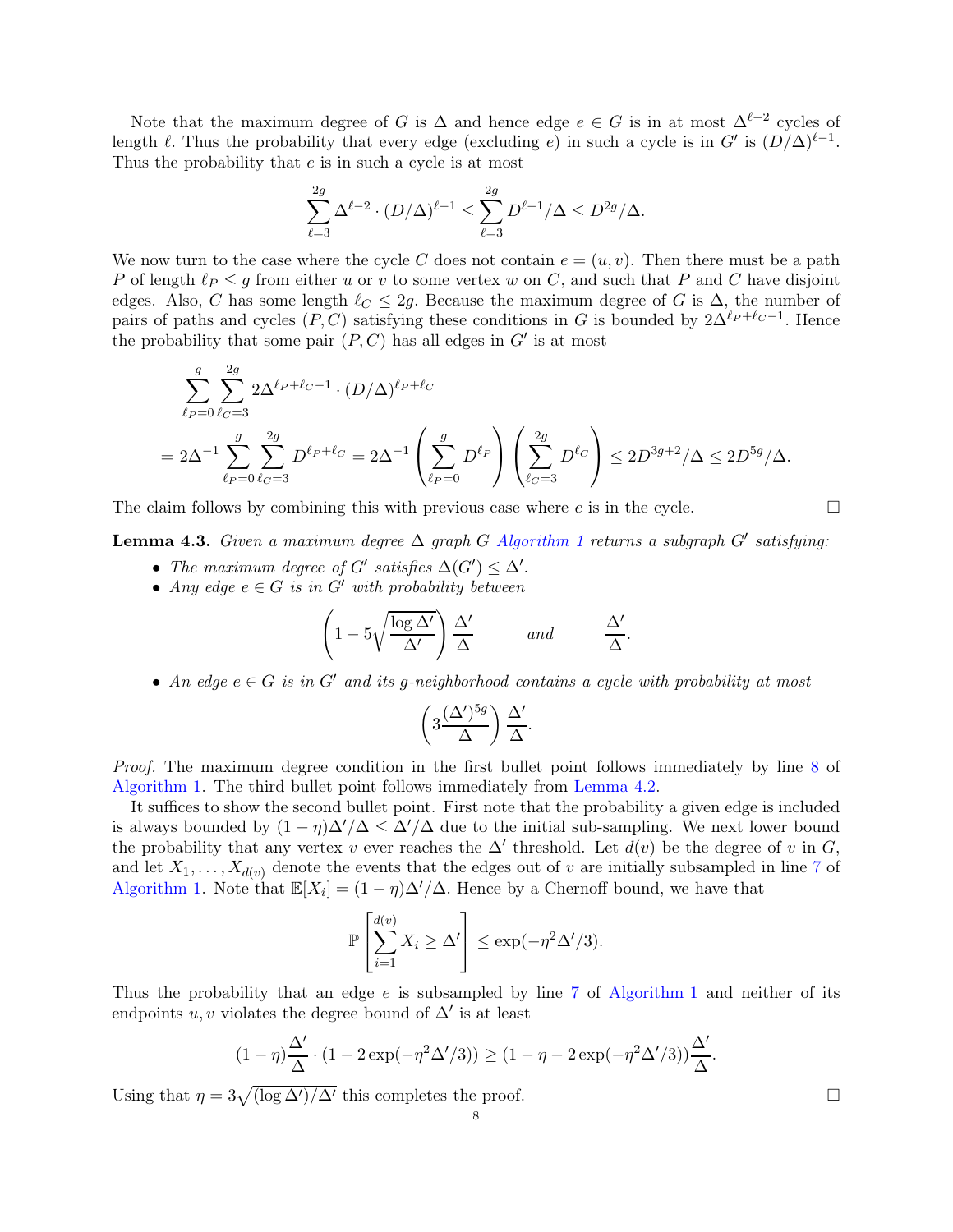Algorithm 2: Computes a matching on a graph G that arrives online with edges  $e_1, e_2, \ldots, e_m$ , with sampling parameter  $C > \Delta(G) + 2\sqrt{\Delta(G)}$ .

<span id="page-8-2"></span>1 procedure  $M$ ATCHING $(G, C)$ 2  $\begin{array}{c} \mathcal{M} \leftarrow \{\} \\ 3 \quad d_v \leftarrow 0 \text{ for } v \in V(G). \end{array}$   $\triangleright$  Current set of matched edges  $\triangleright$  Current degree of vertex v 3  $d_v \leftarrow 0$  for  $v \in V(G)$ .<br>
4  $m_v \leftarrow$  **False** for  $v \in V(G)$ .  $\triangleright$  Records whether vertex v is currently matched 4  $m_v \leftarrow$  False for  $v \in V(G)$ .  $\triangleright$  Records whether vertex v is currently matched  $\mathbf{5} \mid \text{for } i = 1, \ldots, m \text{ do}$ // Edge  $e_i = (u, v)$  arrives 6 if  $m_u$  = False and  $m_v$  = False then 7  $\mid \cdot \mid R \leftarrow \text{UNIF}([0,1])$  $\begin{array}{|c|c|c|c|}\n\hline \bf 8 & & \Hline & \bar{\bf 1} & \bar{\bf 1} & R \leq C/((C-d_u)(C-d_v)) & \textbf{then} \end{array}$ 9  $M \leftarrow M \cup e$  $\begin{array}{|c|c|c|}\hline \text{10} & \text{ } & \text{ } \end{array} \begin{array}{|c|c|c|c|}\hline \text{11} & \text{m}_u \leftarrow \text{True}, m_v \leftarrow \text{True}. \end{array}$ 11  $d_u \leftarrow d_u + 1, d_v \leftarrow d_v + 1.$ 

#### <span id="page-8-4"></span>5. Algorithmic Description and Tree Recurrences

<span id="page-8-3"></span><span id="page-8-0"></span>We will apply [Algorithm 2](#page-8-2) on the subsampled graph. We now study its effect on treelike graphs.

**Theorem 5.1** (Matchings on Locally treelike Graphs). *Fix*  $\delta \in (0, 1/20)$  *and assume*  $\Delta \geq 25$ *. Consider a graph* G *with maximum degree* ∆ *and an edge* e *whose* g*-neighborhood contains no*  $cycles in G.$  If  $C > (\frac{e}{e-1} + \delta) \Delta$ , then MATCHING(G, C) *[\(Algorithm 2\)](#page-8-2) includes edge e in the final matching with probability at least*  $\frac{1}{C}$  $\left(1 - (1 - \delta/4)^{(g-1)/2} - \frac{10^4}{\delta C}\right)^2$ .

We will apply [Theorem 5.1](#page-8-3) for the graph  $G'$  constructed by [Lemma 4.3](#page-7-0) (whose maximum degree is denoted there by  $\Delta'$ ). To interpret [Theorem 5.1,](#page-8-3) note that the g-neighborhood of e is a tree. Intuitively, our result says that if the number of colors C exceeds a "critical threshold"  $\frac{e}{e-1}\Delta$  then the correlations between colors on the boundary of the  $q$ -neighborhood tree of  $e$  decay towards the top, and hence e is almost uniform.

To formalize this intuition, we now reduce the study of locally treelike graphs to trees with a given fixed boundary. The analysis is modeled after that developed by Weitz [\[Wei06\]](#page-16-6) for proving correlation decay in the hardcore model. In particular, we show a key monotonicity claim on subtrees which reduces the analysis of our algorithm to a tree recurrences computation. This observation is closely related to that made by Weitz [\[Wei06\]](#page-16-6) in studying the hardcore model.

In this case, for an edge  $e$  we consider the length g neighborhood of  $e$ , and denote the graph as T as it is a tree. Define  $\partial T$  to be the *boundary edges* of this set, so  $\partial T := E(V(T), V(G) \setminus V(T)).$ We will imagine that the endpoint of each boundary edge that lies outside of  $V(T)$  are distinct – we will not need to consider collisions between these endpoints. This way, we imagine that  $T \cup \partial T$ is a tree. See [Figure 1](#page-4-0) for an example.

At a high level we will argue that if the edges in  $\partial T$  are chosen to be matched or unmatched adversarially (even adaptively), in the worst case the probability that edge e is matched is still  $(1 - o(1))/\Delta'$ .

<span id="page-8-1"></span>Our starting direction is to reduce the potentially complicated arrival ordering of edges in the neighborhood of an edge e to the more natural ordering from bottom-to-top in the tree. To see this we first define the *witness tree* of an edge e, which captures all edges in the neighborhood which can possibly influence the probability that e is matched.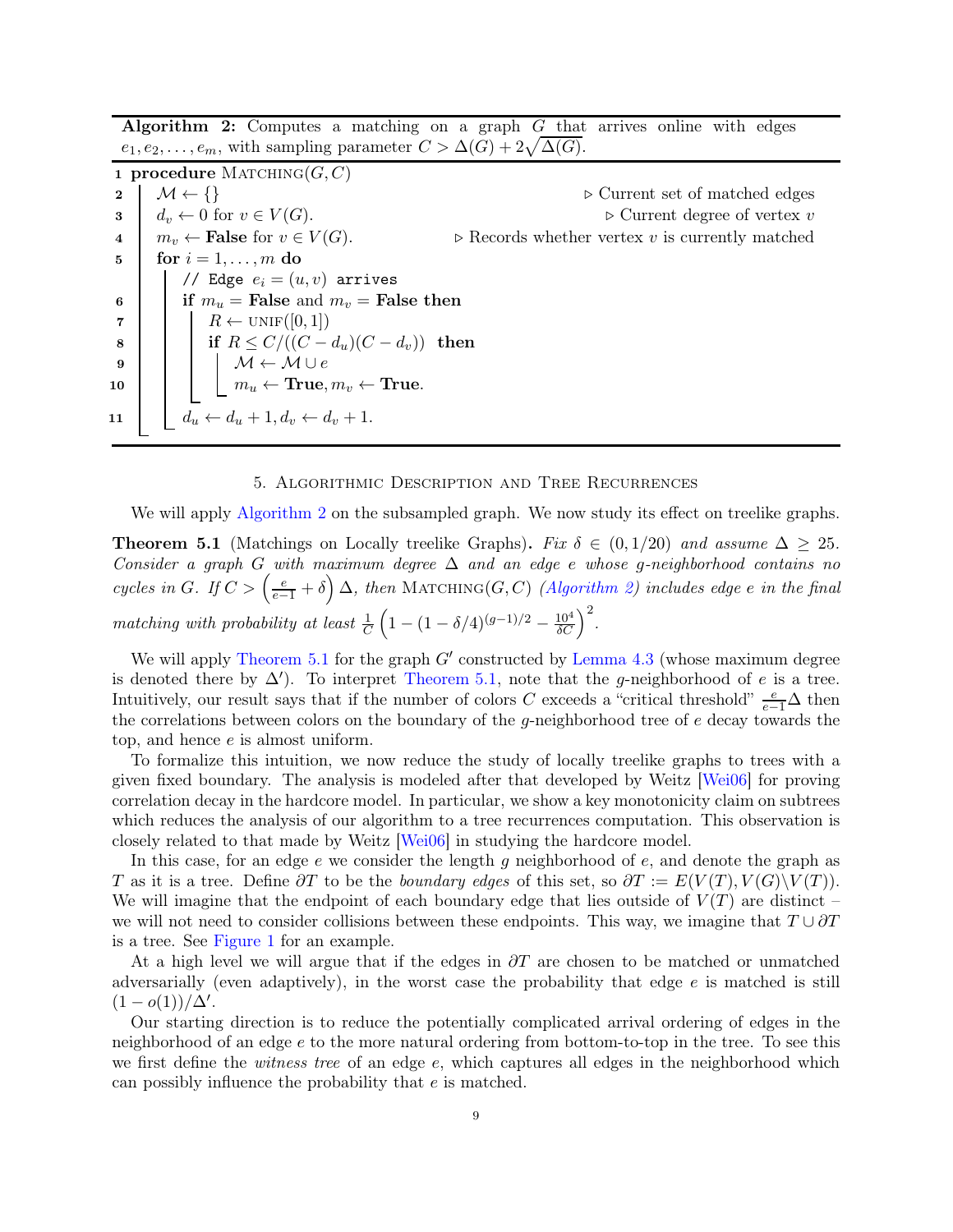**Definition 5.2** (Witness tree). We say that an edge  $f \in T \cup \partial T$  is *alive* if it is processed before any edge  $f'$  that lies strictly above  $f$ . We let the *witness tree*  $W(T)$  be the set of alive edges connected to  $e$  in  $T \cup \partial T$ .

Note that by definition the edges in the witness tree are processed from leaves (or boundary edges) upwards. Note that there may be edges in the witness tree that are connected to e but not downwards to the boundary. See [Figure 1](#page-4-0) for an example.

**Definition 5.3** (Matched edge or vertex). We say that an edge f is matched (at some stage) if it is part of the matching  $\mathcal M$  at that stage during an invocation of MATCHING [\(Algorithm 2\)](#page-8-2). We say that a vertex  $v$  is matched if it has an adjacent matched edge.

<span id="page-9-1"></span>Next we define a game on the witness tree. The goal of the game will be to minimize the probability that the top edge e is matched.

**Definition 5.4** (Edge Matching Game). For an edge e and an ordering of the edges  $f_1, \ldots, f_{|E(W(T))|}$ of the witness tree  $W(T)$  [\(Definition 5.2\)](#page-8-1), consider the following game. At stage i, edge  $f_i$  is revealed. If  $f_i$  is a boundary edge, i.e.  $f_i \in \partial T$ , then the player may either choose to match  $f_i$  or not match  $f_i$  arbitrarily (possibly in a randomized manner).<sup>[4](#page-9-0)</sup> Otherwise,  $f_i = (u, v)$  is added to the matching with probability  $\frac{C}{(C-d_u)(C-d_v)}$  (as given in [Algorithm 2\)](#page-8-2) if neither u or v is matched.

We can assume that in the edge matching game the edge  $e$  is the one processed last. We argue that the probability that an edge  $e$  is matched during an invocation of [Algorithm 2](#page-8-2) is lower bounded by the minimum probability that edge e is matched during the edge matching game [\(Definition 5.4\)](#page-9-1).

Lemma 5.5 (Reduction to Matching Game). *Let* m<sup>e</sup> *denote the probability that an edge* e *is matched*  $during Algorithm 2. Let m<sub>e</sub><sup>min</sup> denote the minimum probability that edge  $e$  is matched under optimal.$  $during Algorithm 2. Let m<sub>e</sub><sup>min</sup> denote the minimum probability that edge  $e$  is matched under optimal.$  $during Algorithm 2. Let m<sub>e</sub><sup>min</sup> denote the minimum probability that edge  $e$  is matched under optimal.$ *play in the edge matching game [\(Definition 5.4\)](#page-9-1). Then*  $m_e^{\text{min}} \leq m_e$ *.* 

*Proof.* It suffices to show that [Algorithm 2](#page-8-2) can be simulated by the edge matching game for an edge e. This is obvious by taking the probability of matching the boundary edge to be the probability that it is matched conditional on all decisions made up to that point. We also note that edges that do not belong to the witness tree may only influence the probability of e being matched by [Algorithm 2](#page-8-2) indirectly through the boundary edges, but in the edge matching game the adversary has full control over the boundary edges anyway.

Next we argue that (somewhat surprisingly) to minimize the probability that edge  $e$  is matched in the edge matching game, the player can make choices for boundary edges that are oblivious to any previous choices, i.e. they can all be decided before the start of the game. To do this it is useful to write out the crucial tree recurrences for calculating the probabilities that a vertex  $v$  is matched to a vertex (or unmatched) below it.

<span id="page-9-2"></span>Definition 5.6 (Tree Recurrence Probabilities). Consider a subgame of the edge matching game where all boundary edges are decided as to whether they are matched and the remaining edges to process form a tree T' that is processed from the leaves upwards. For a vertex  $v \in T$  define  $q_v$  as the probability that vertex  $v$  is *not* matched via some edge below it in the tree on the edge matching game restricted to  $T'$ .

Let the current number of children of a vertex v (in  $T\Y T'$ ) be  $c'_v$  and the total number of children by  $c_v$ . For  $i = c'_v + 1, \ldots, c_v$  let  $v_i$  denote the *i*-th vertex under v to be processed during the edge matching game on  $T'$ . Clearly, if v is a boundary vertex/edge which is matched by the adversary, then  $q_v = 0$ . Otherwise v is unmatched if and only if all edges under it are unmatched. Because

<span id="page-9-0"></span><sup>&</sup>lt;sup>4</sup>We assume that the player can match a boundary edge  $f_i \in \partial T$  even if an adjacent vertex is matched – this does not affect the proofs later.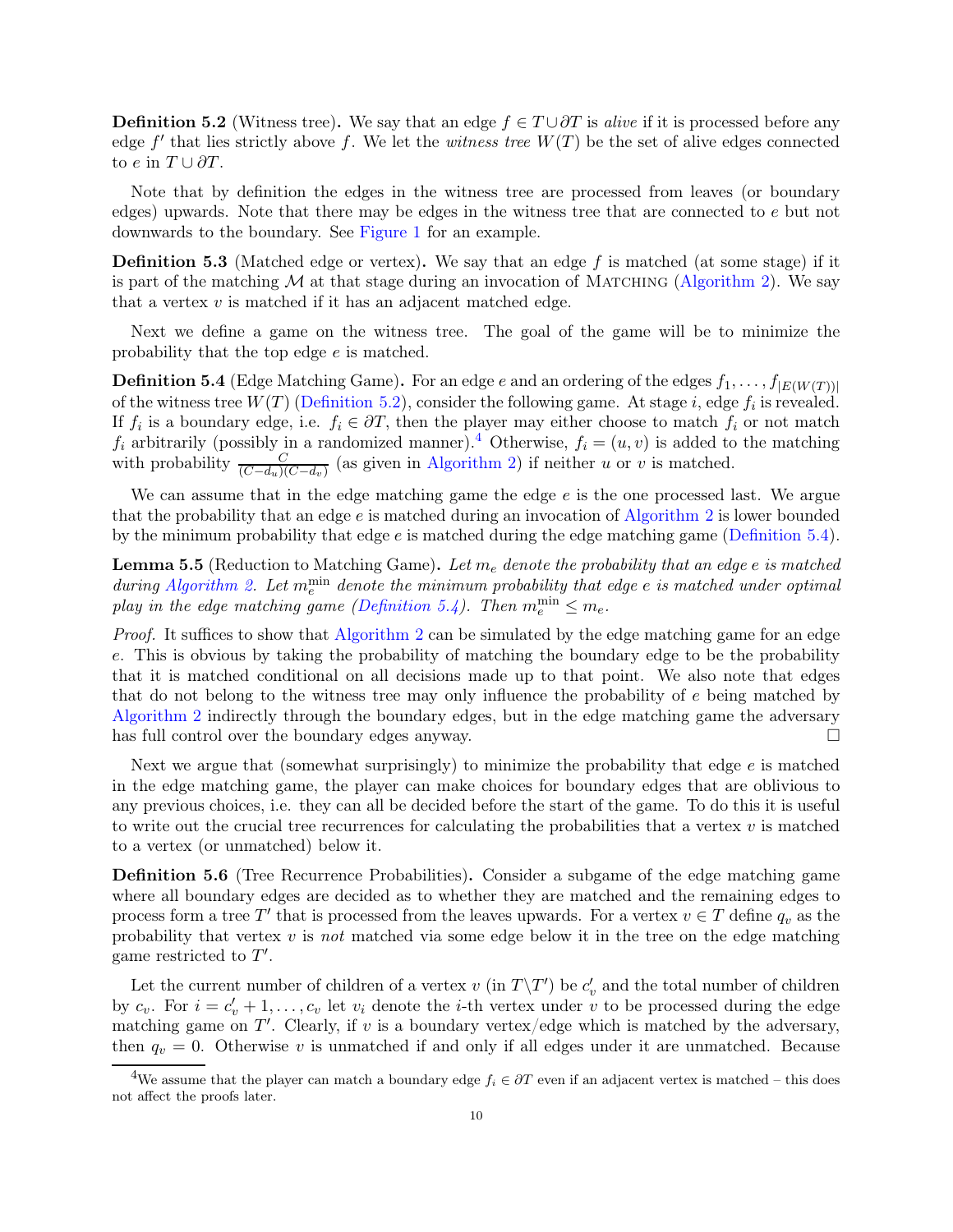the events that these edges  $(v, v_i)$  want to be matched are independent, i.e.  $v_i$  is unmatched and  $R \leq \frac{C}{(C-d_v)(d)}$  $\frac{C}{(C-d_v)(C-d_{v_i})}$  in line [8](#page-8-4) of [Algorithm 2,](#page-8-2) we get

<span id="page-10-1"></span>
$$
q_v = \prod_{i=c'_v+1}^{c_v} \left(1 - \frac{C}{(C-i+1)(C-c_{v_i})} q_{v_i}\right).
$$
\n(5.1)

<span id="page-10-2"></span>We are now in position to prove the main monotonicity claim.

Lemma 5.7 (Oblivious Choices for Boundary Edges). *If* g *is odd, then the minimum probability that edge* e *is matched in the edge matching game is given by the strategy where all boundary edges are always unmatched.*

*Proof.* Consider the edge matching game and let f denote the last boundary edge to be processed. Say that given the game up to this point the player decides to match  $f$  with probability  $r$ . We will use  $(5.1)$  to argue that the probability that e is matched is a linear function of r and that the sign depends only on the distance of the boundary edge to e. Therefore optimally the player must choose  $r = 0$  or 1 and crucially the choice is independent of all randomness in the game up to this point. Hence the game is equivalent to the situation where edge  $f$  is revealed deterministically at the start of time. By inducting on the remaining subgame we get that all edges are revealed deterministically at the start as desired.

It suffices now to verify using  $(5.1)$  that the probability that e is matched is a linear function of r and that the sign depends only on the distance of the boundary edge to e. To see this note that the sign of  $q_{v_i}$  (for fixed variables  $q_{v_j} \in [0,1]$  for  $j \neq i$ ) in  $(5.1)$  is  $\frac{C}{(C-i+1)(C-c_{v_i})} \in [0,1]$ . Hence the sign of r in the formula for  $q_v$  for a vertex v flips every level up the tree. This implies the claim.  $\Box$ 

<span id="page-10-0"></span>5.1. Computing the Monotone Tree Matching Game. By [Lemma 5.7](#page-10-2) we know that the boundary edges can be decided deterministically at the start. In this way we can simplify the tree recurrence formula [\(Definition 5.6\)](#page-9-2) in [\(5.1\)](#page-10-1) to the full witness tree  $W(T)$  instead of a subtree  $T'$ . Here recall that  $q_v$  is the probability that vertex v is not matched to a vertex below it, and  $c_v$  denotes the number of children of v in the tree. Also note that for any vertices  $u, v$  such that neither is a descendent in the tree of another that the events of whether u is matched and v is matched to something below are independent.

<span id="page-10-3"></span>
$$
q_v = \prod_{i=1}^{c_v} \left( 1 - \frac{C}{(C - i + 1)(C - c_{v_i})} q_{v_i} \right).
$$
 (5.2)

Let  $\Delta := \Delta(G)$ . Our goal is to show that for  $C > \left(\frac{e}{e-1} + o(1)\right) \Delta$  that the probabilities  $q_v$  as we go up the tree contract towards  $1 - \frac{c_v}{C} = \frac{C-c_v}{C}$ . Thus it is natural to define the errors  $\epsilon_v$  as  $\epsilon_v = 1 - q_v \cdot \frac{C}{C}$  $\frac{C}{C-c_v}$ . Plugging this into [\(5.2\)](#page-10-3) gives that

$$
q_v = \prod_{i=1}^{c_v} \left( 1 - \frac{C}{(C - i + 1)(C - c_{v_i})} q_{v_i} \right)
$$
  
= 
$$
\prod_{i=1}^{c_v} \left( 1 - \frac{C}{(C - i + 1)(C - c_{v_i})} \cdot \frac{C - c_{v_i}}{C} (1 - \epsilon_{v_i}) \right)
$$
  
= 
$$
\prod_{i=1}^{c_v} \left( \frac{C - i}{C - i + 1} + \frac{1}{C - i + 1} \epsilon_{v_i} \right)
$$
  
= 
$$
\frac{C - c_v}{C} \prod_{i=1}^{c_v} \left( 1 + \frac{1}{C - i} \epsilon_{v_i} \right).
$$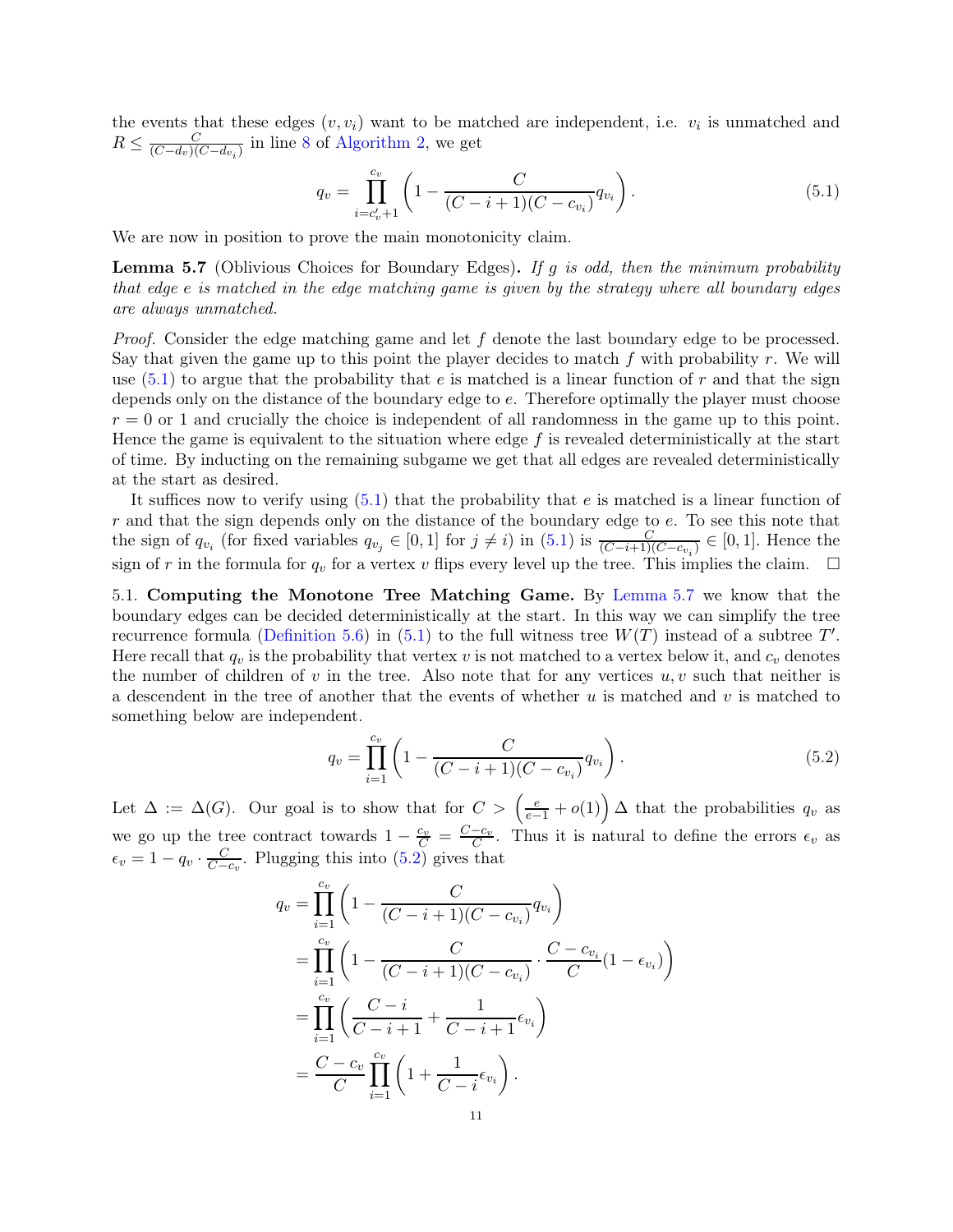Rearranging this equation along with  $q_v \cdot \frac{C}{C}$  $\frac{C}{C-c_v} = 1 - \epsilon_v$  gives us the recurrence on the error terms

<span id="page-11-0"></span>
$$
\epsilon_v = 1 - \prod_{i=1}^{c_v} \left( 1 + \frac{1}{C - i} \epsilon_{v_i} \right). \tag{5.3}
$$

We now start showing that the  $\epsilon_v$  contract as we move up the tree. To this end we define  $\epsilon_{\ell}^{\min}$ and  $\epsilon_{\ell}^{\max}$  to the minimum/maximum values of  $\epsilon_v$  for vertices v that lie distance  $g - \ell$  from edge e.

**Definition 5.8.** For an edge e with witness tree T define  $\epsilon_{\ell}^{\min}$  to the minimum values of  $\min(\epsilon_v, 0)$ for vertices v that lie distance  $\ell$  from the boundary of T. Define  $\epsilon_{\ell}^{\max}$  to the maximum values of  $\max(\epsilon_v, 0)$  for vertices v that lie distance  $\ell$  from the boundary of T.

Note that for  $C \geq \frac{e}{e-1} \Delta$  we have  $0 \geq \epsilon_{\ell}^{\min} \geq \frac{-c_v}{C-c}$  $\frac{-c_v}{C-c_v} \ge -2$  and  $0 \le \epsilon_{\ell}^{\max} \le 1$ .

<span id="page-11-2"></span>Recall from the proof of [Lemma 5.7](#page-10-2) that the signs flip per level up the tree. This allows us to bound  $\epsilon_{\ell+1}^{\min}$  in terms of  $\epsilon_{\ell}^{\max}$  and similarly  $\epsilon_{\ell+1}^{\max}$  in terms of  $\epsilon_{\ell}^{\min}$ .

**Lemma 5.9** (Single level error bounds). Let  $C \geq \frac{e}{e-1}\Delta$  and  $\Delta \geq 25$ . For any level  $\ell \in [0, g)$  we *have that*

$$
\epsilon_{\ell+1}^{\min} \ge 1 - \left(1 + \frac{10^2}{C}\right) \exp\left(\log\left(\frac{C}{C - \Delta}\right) \epsilon_{\ell}^{\max}\right)
$$

*and*

$$
\epsilon_{\ell+1}^{\max} \le 1 - \left(1 - \frac{10^2}{C}\right) \exp\left(\log\left(\frac{C}{C - \Delta}\right) \epsilon_{\ell}^{\min}\right).
$$

*Proof.* To start we note by integration that

<span id="page-11-1"></span>
$$
\left| \sum_{i=1}^{\Delta} \frac{1}{C - i} - \log \left( \frac{C}{C - \Delta} \right) \right| \le 5/C. \tag{5.4}
$$

Now to show the first bound note that by [\(5.3\)](#page-11-0) and  $\epsilon_{\ell}^{\max} \ge 0$  we have

$$
\epsilon_{\ell+1}^{\min} \ge 1 - \prod_{i=1}^{\Delta} \left( 1 + \frac{1}{C - i} \epsilon_{\ell}^{\max} \right) \ge 1 - \prod_{i=1}^{\Delta} \exp\left( \frac{1}{C - i} \epsilon_{\ell}^{\max} \right) = 1 - \exp\left( \epsilon_{\ell}^{\max} \sum_{i=1}^{\Delta} \frac{1}{C - i} \right)
$$
  
 
$$
\ge 1 - \exp\left( \epsilon_{\ell}^{\max} \left( \log\left( \frac{C}{C - \Delta} \right) + \frac{5}{C} \right) \right) \ge 1 - \left( 1 + \frac{10}{C} \right) \exp\left( \epsilon_{\ell}^{\max} \log\left( \frac{C}{C - \Delta} \right) \right),
$$

where at the end we have used that  $\epsilon_{\ell}^{\max} \leq 1$  and  $\exp(5/C) \leq 1 + 10/C$ . For the second claim we start with the inequality  $1 + x \ge \exp(x - x^2)$  for  $x \ge -1/2$ . Now using [\(5.3\)](#page-11-0) and  $\epsilon_{\ell}^{\min} \le 0$  gives us

$$
\epsilon_{\ell+1}^{\max} \le 1 - \prod_{i=1}^{\Delta} \left( 1 + \frac{1}{C - i} \epsilon_{\ell}^{\min} \right) \le 1 - \prod_{i=1}^{\Delta} \exp \left( \frac{1}{C - i} \epsilon_{\ell}^{\min} - \frac{(\epsilon_{\ell}^{\min})^2}{(C - i)^2} \right)
$$
  

$$
\le 1 - \exp \left( \epsilon_{\ell}^{\min} \sum_{i=1}^{\Delta} \frac{1}{C - i} - \sum_{i=1}^{\Delta} \frac{4}{(C - i)^2} \right)
$$
  

$$
\le 1 - \exp \left( \epsilon_{\ell}^{\min} \log \left( \frac{C}{C - \Delta} \right) - \frac{50}{C} \right) \le 1 - \left( 1 - \frac{100}{C} \right) \exp \left( \log \left( \frac{C}{C - \Delta} \right) \epsilon_{\ell}^{\min} \right).
$$

Here at the end we have used that  $\epsilon_{\ell}^{\min} \ge -2$  and the approximation in [\(5.4\)](#page-11-1).

<span id="page-11-3"></span>Now define the function  $f_{\delta}(x) := 1-\exp((1-\delta)x)$  for any  $\delta \in [0,1)$ . Note that if  $\log(C/(C-\Delta)) =$  $1 - \delta$ , then the iteration bound in [Lemma 5.9](#page-11-2) is basically given by  $f_{\delta}(\epsilon)$  up to a  $O(1/C)$  additive term. The following is essentially an immediate consequence of iterating [Lemma 5.9](#page-11-2) twice.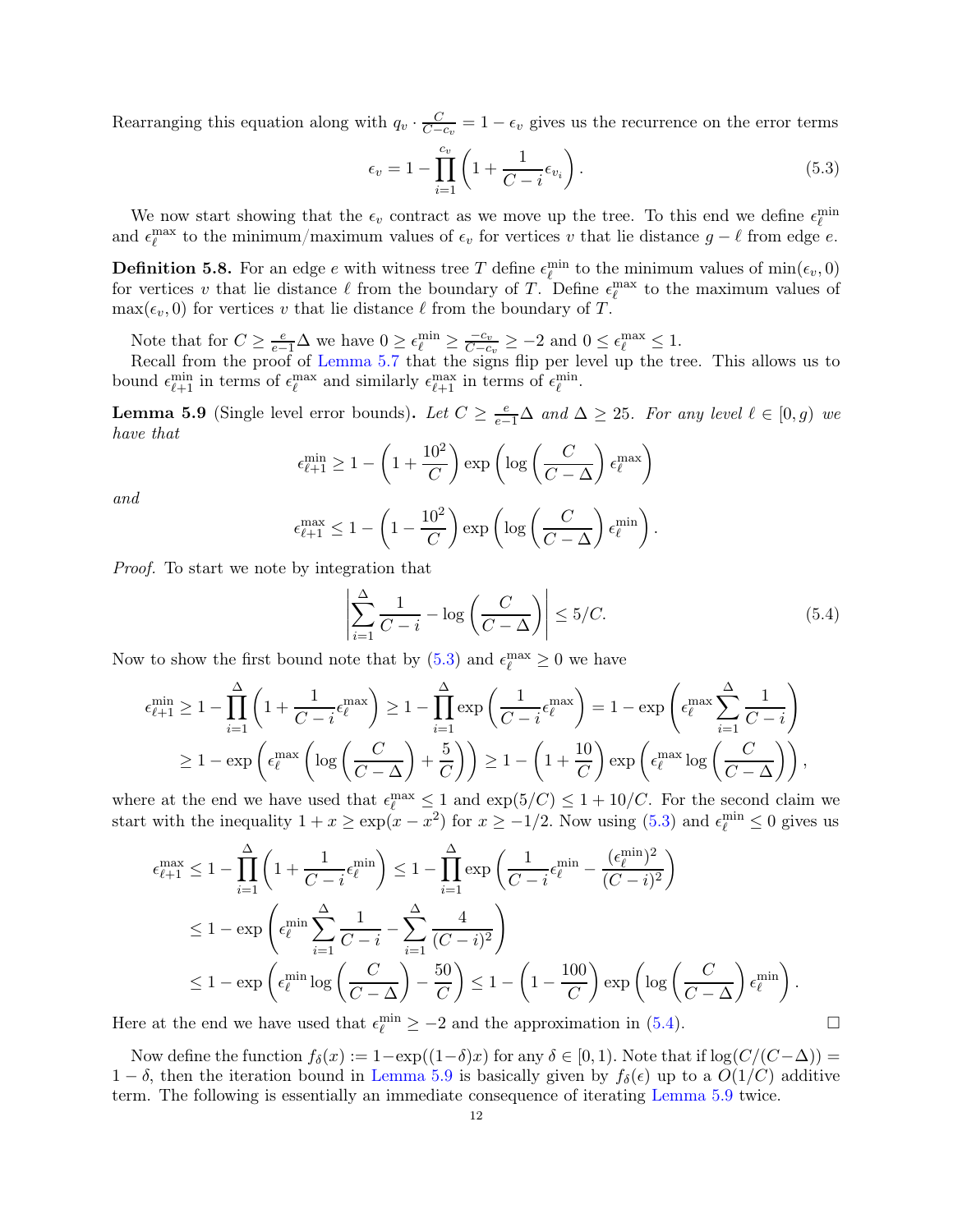**Lemma 5.10** (Two-step error bound). *If* C *satisfies*  $\log(C/(C - \Delta)) \leq 1 - \delta$  *with*  $\delta \in (0, 1/2)$  *then*  $\epsilon_{\ell+2}^{\max} \leq f_{\delta}(f_{\delta}(\epsilon_{\ell}^{\max})) + \frac{10^3}{C}.$ 

*Proof.* By [Lemma 5.9](#page-11-2) we can start by bounding

$$
\epsilon_{\ell+2}^{\max} \le f_{\delta}(\epsilon_{\ell+1}^{\min}) + \frac{10^2}{C} \exp((1-\delta)\epsilon_{\ell+1}^{\min}) \le f_{\delta}(\epsilon_{\ell+1}^{\min}) + \frac{100}{C}
$$
(5.5)

as  $\epsilon_{\ell}^{\min} \leq 0$ . Similarly, by [Lemma 5.9](#page-11-2) we get that

$$
\epsilon_{\ell+1}^{\min} \ge f_{\delta}(\epsilon_{\ell}^{\max}) - \frac{10^2}{C} \exp((1-\delta)\epsilon_{\ell}^{\max}) \ge f_{\delta}(\epsilon_{\ell}^{\max}) - \frac{300}{C},\tag{5.6}
$$

as  $\epsilon_{\ell+1}^{\max} \leq 1$ . Now, note that  $f_{\delta}(x)$  is 3-Lipschitz for  $x \leq 1$  (as  $|f'_{\delta}(x)| = (1 - \delta) \exp((1 - \delta)x)$ ). Combining  $(5.5)$ ,  $(5.6)$ , and finally 3-Lipschitzness of  $f_{\delta}(x)$  gives

$$
\epsilon_{\ell+2}^{\max} \le f_{\delta}(\epsilon_{\ell+1}^{\min}) + \frac{100}{C}
$$
  
\$\le f\_{\delta}(f\_{\delta}(\epsilon\_{\ell}^{\max}) - 300/C) + 100/C \le f\_{\delta}(f\_{\delta}(\epsilon\_{\ell}^{\max})) + 1000/C\$. \$\square\$

<span id="page-12-2"></span>**Lemma 5.11.** *For any*  $\delta \in [0, 1/2)$  *and*  $\epsilon \geq 0$  *we have that*  $f_{\delta}(f_{\delta}(\epsilon)) \leq (1 - \delta)\epsilon$ .

*Proof.* We need to argue that

$$
1 - \exp((1 - \delta)(1 - \exp((1 - \delta)\epsilon))) \le (1 - \delta)\epsilon.
$$

This can be rearranged as

$$
\log(1-(1-\delta)\epsilon) \le (1-\delta)(1-\exp((1-\delta)\epsilon)).
$$

Taking a Taylor expansion and negating both sides gives the equivalent inequality

$$
\sum_{i=1}^{\infty} \frac{(1-\delta)^i \epsilon^i}{i!} \ge \sum_{i=1}^{\infty} \frac{(1-\delta)^{i+1} \epsilon^i}{i!}.
$$

This is true term by term for  $\epsilon \geq 0$  as desired.

We can now use this claim to show [Theorem 5.1.](#page-8-3)

*Proof of [Theorem 5.1.](#page-8-3)* We claim that if  $C > (\frac{e}{e-1} + \delta) \Delta$ , then  $\log(C/(C - \Delta)) \leq 1 - \delta$ , as required by [Lemma 5.10.](#page-11-3) This latter condition is equivalent to  $C \geq \frac{\exp(1-\delta)}{\exp(1-\delta)-1}\Delta$ . For  $\delta < 1/20$ , we have

$$
\frac{\exp(1-\delta)}{\exp(1-\delta)-1} = 1 + \frac{1}{\exp(1-\delta)-1} \le 1 + \frac{1}{e(1-\delta)-1}
$$

$$
= \frac{e}{e-1} + \frac{e\delta}{(e-1)(e-1-e\delta)}
$$

$$
\le \frac{e}{e-1} + \delta \cdot \frac{e}{(e-1)(e-1-e/20)} < \frac{e}{e-1} + \delta.
$$

By [Lemma 5.7](#page-10-2) we know that we can lower bound the probability that edge e is matched by the probability edge e is matched in some edge matching game [\(Definition 5.4\)](#page-9-1) where edges not in the witness tree are ignored, and the boundary edges are fixed obliviously beforehand.

Let us now bound the probabilities that  $u, v$  are matched to a vertex below them. Note that these events are independent. Recall that we know that  $\epsilon_u \leq \epsilon_g^{\text{max}}$  by definition. We prove on induction on  $\ell = 0, ..., g$  that

$$
\epsilon_{2\ell}^{\max} \le \left(1 - \frac{10^3}{\delta C}\right)(1 - \delta)^{\ell} + \frac{10^3}{\delta C}.
$$

<span id="page-12-1"></span><span id="page-12-0"></span>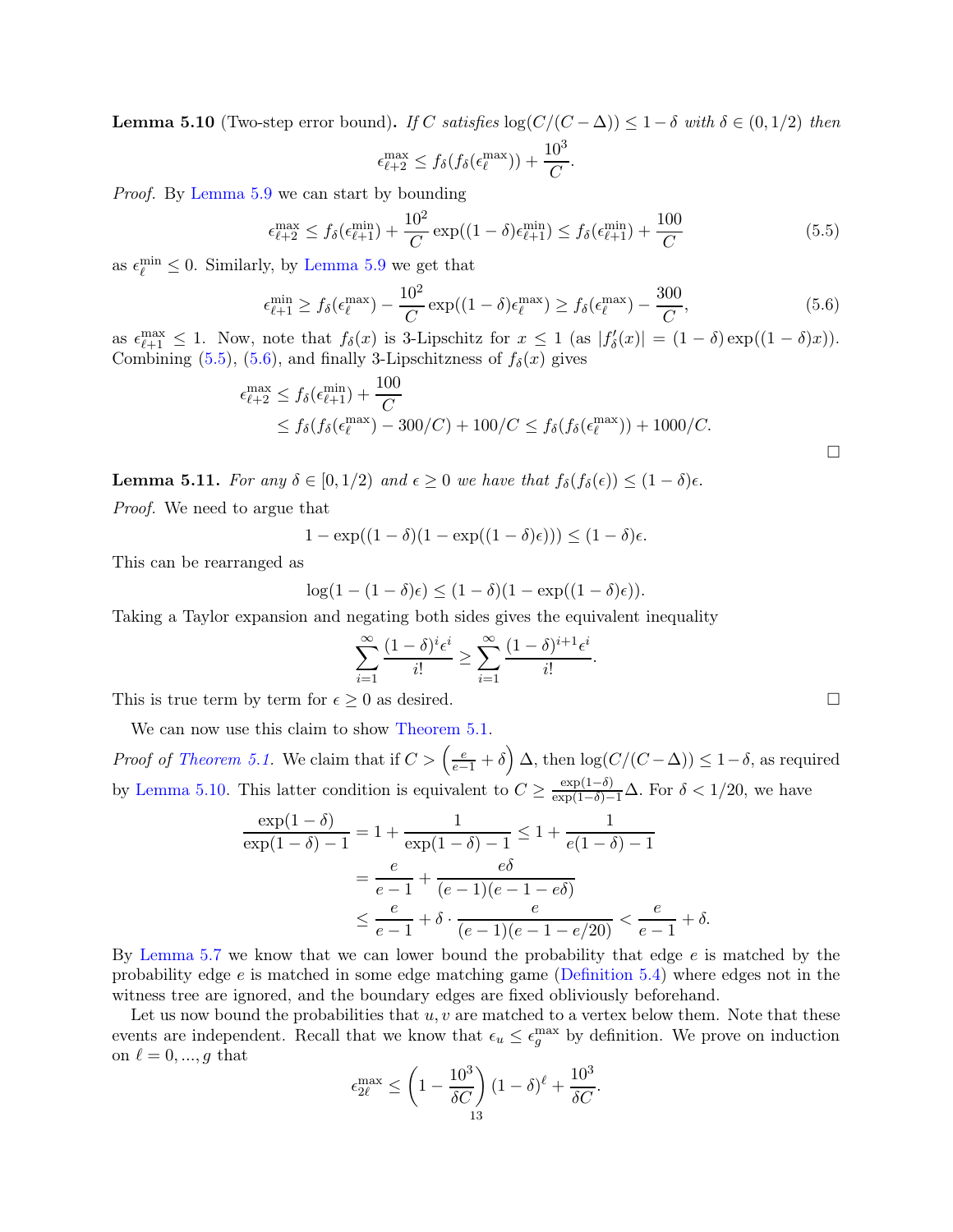For  $\ell = 0$  (base case) we have  $\epsilon_0^{\text{max}} \leq 1$ . Next, by [Lemmas 5.10](#page-11-3) and [5.11](#page-12-2) we know that

<span id="page-13-0"></span>
$$
\epsilon_{2\ell+2}^{\max} \le f_{\delta}(f_{\delta}(\epsilon_{2\ell}^{\max})) + 10^3/C
$$
  
\n
$$
\le (1 - \delta)\epsilon_{2\ell}^{\max} + 10^3/C
$$
  
\n
$$
\le \left(1 - \frac{10^3}{\delta C}\right)(1 - \delta)^{\ell+1} + (1 - \delta)\frac{10^3}{\delta C} + \frac{10^3\delta}{\delta C}.
$$

For  $\ell = g' \ge (g-1)/2$  we get

$$
\max(\epsilon_u, \epsilon_v) \le \epsilon_{2g'}^{\max} \le \left(1 - \frac{10^3}{\delta C}\right)(1 - \delta)^{(g-1)/2} + \frac{10^3}{\delta C} \le (1 - \delta)^{(g-1)/2} + \frac{1000}{\delta C} \tag{5.7}
$$

By  $(5.7)$ , the probability that edge e is matched is at least

$$
q_u \cdot q_v \cdot \frac{C}{(C - c_u)(C - c_v)} = \frac{C - c_u}{C} (1 - \epsilon_u) \cdot \frac{C - c_v}{C} (1 - \epsilon_v) \frac{C}{(C - c_u)(C - c_v)}
$$

$$
\geq \frac{1}{C} \left( 1 - (1 - \delta)^{(g - 1)/2} - \frac{1000}{\delta C} \right)^2.
$$

Given this it is essentially immediate to deduce our main result.

*Proof of [Theorem 1.1.](#page-1-0)* To use the reduction of [Lemma 4.1,](#page-6-5) we will give an algorithm for online matching that, given a graph of maximum degree  $\Delta$ , matches every edge with probability at least  $1/(\alpha\Delta)$ , with  $\alpha = \frac{e}{e-1} + 3\delta$  where  $\delta$  will be determined at the end.

Our online matching algorithm is the following. We first run [Algorithm 1](#page-6-1) for some choice  $\Delta' < \Delta$ , obtaining a graph G', and then run [Algorithm 2](#page-8-2) on G', for the choice  $C = \left(\frac{e}{e-1} + \delta\right) \Delta'$ . Our goal is to pick  $\delta$  as small as possible so that every edge  $e$  is matched with the required probability.

We will say that an edge  $e \in E(G)$  is good if  $e \in E(G')$  and its g-neighborhood in G' contains no cycles  $(g \text{ will also be determined below})$ . By [Lemma 4.3,](#page-7-0) the probability (with respect to randomness in [Algorithm 1\)](#page-6-1) that e is good is at least  $\left(1 - 5\sqrt{\frac{\log \Delta'}{\Delta'}} - 3\frac{(\Delta')^{5g}}{\Delta}\right)$ ∆ ∆′  $\frac{\Delta'}{\Delta}$ . By [Theorem 5.1,](#page-8-3) if e is good, then it is matched with probability (with respect to randomness in [Algorithm 2\)](#page-8-2) at least 1  $\left(\frac{e}{e-1}+\delta\right)\Delta'$  $\left(1 - (1 - \delta/4)^{(g-1)/2} - \frac{10^4}{\delta C}\right)^2$ .

To ensure that the product of these two probabilities is large enough, we will choose  $\delta, \Delta', g$  to attain the following bounds:

<span id="page-13-1"></span>
$$
\max\left(5\sqrt{\frac{\log\Delta'}{\Delta'}}, \frac{3(\Delta')^{5g}}{\Delta}, (1-\delta/4)^{\frac{g-1}{2}}, \frac{10^4}{\delta C}\right) \le \frac{\delta}{10}.\tag{5.8}
$$

,

Then e is matched with probability at least

$$
\left(1-\frac{\delta}{10}-\frac{\delta}{10}\right)\frac{\Delta'}{\Delta}\cdot\frac{1}{\left(\frac{e}{e-1}+\delta\right)\Delta'}\left(1-\frac{\delta}{10}-\frac{\delta}{10}\right)^2\geq \frac{1-\frac{3\delta}{5}}{\left(\frac{e}{e-1}+\delta\right)\Delta}\geq \frac{1}{\left(\frac{e}{e-1}+3\delta\right)\Delta}
$$

where the last inequality is true for  $\delta < \frac{1}{2}$ . Finally, the reduction of [Lemma 4.1](#page-6-5) yields an edge coloring algorithm that, for a graph of maximum degree  $\Delta$ , outputs an  $\left(\frac{e}{e-1} + 3\delta + O((\log n/\Delta)^{1/4})\right) \Delta$ edge coloring with high probability.

It remains to set  $\delta, \Delta', g$  so as to satisfy [\(5.8\)](#page-13-1). First we set  $\Delta' = 10^6 \delta^{-3}$ . This implies that  $5\sqrt{\frac{\log \Delta'}{\Delta'}} \le \delta/10$ , and  $\frac{10^4}{\delta C} \le \frac{10^4}{\delta \Delta'} \le \delta/10$ , as  $C \ge \Delta'$ . Additionally we set  $g = \frac{100}{\delta}$  $\frac{00}{\delta}$  log(100/ $\delta$ ), so that  $(1 - \delta/4)^{(g-1)/2} \le (1 - \delta/4)^{\frac{40}{\delta} \log(100/\delta)} \le \exp(-\log(100/\delta)) \le \delta/10.$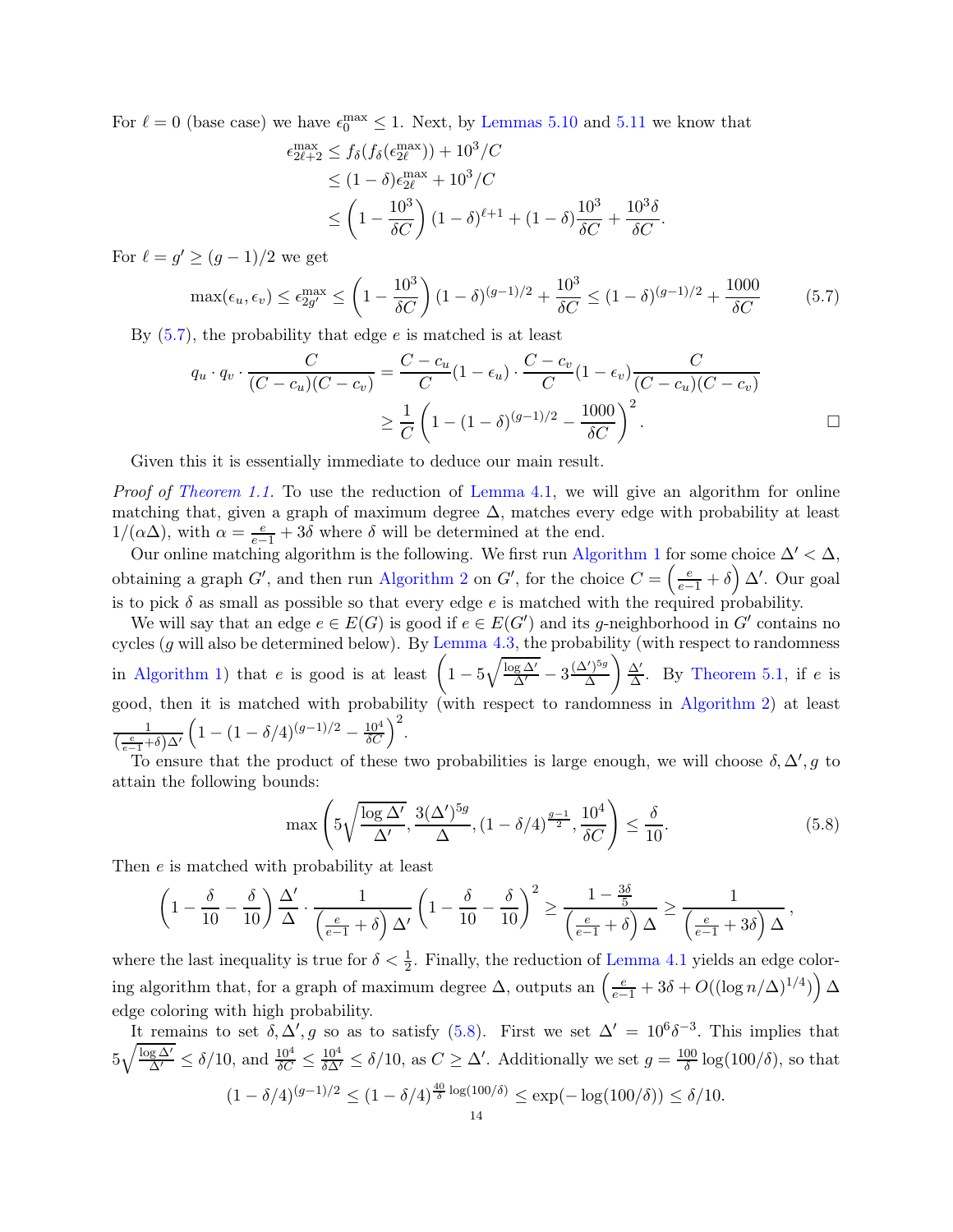The final condition to check is that  $3(\Delta')^{5g}/\Delta \leq \delta/10$ . This is equivalent to

$$
3(10^6\delta^{-3})^{\frac{500}{\delta}\log(100/\delta)} \leq \Delta,
$$

so we may set  $\delta = A \frac{(\log \log \Delta)^2}{\log \Delta}$  for some sufficiently large constant A.

<span id="page-14-1"></span>5.2. Tightness of our analysis. We end this section with an informal discussion of why we believe that the analysis of our algorithm is tight barring major changes in the analysis style. In particular, we argue why there is a degree- $\Delta'$  graph and an edge e such that running our algorithm on it will cause e to be matched with probability  $(1 - \Omega(1))/C$  if  $C < e/(e-1)\Delta'$ . Thus, if the analysis of our algorithm is improvable, then we must leverage additional properties of the subsampling procedure beyond the  $\Delta'$  maximum degree bound and the fact that the neighborhood of each edge e is a tree.

Consider a graph of maximum degree  $\Delta'$  which is a tree rooted at an edge e, except that at the leaves, we add a gadget which is not a tree (i.e., it has a somewhat short cycle) and is a boundary edge for the tree rooted at e. If the algorithm processes the cycle edges first, then the "errors"  $\epsilon_c$  for boundary edges c in the cycles will all be  $+\epsilon$ . By propagating the errors upwards via the formula  $(2.2)$ , the errors at higher levels will converge towards the order-two fixed point of  $f(f(x))$  (for  $f(x)$ ) defined above). Thus, e will be sampled with probability  $(1 - \Omega(1))/C$ .

#### 6. Conclusions, Open Problems, and Possible Improvements

<span id="page-14-0"></span>In this paper we have presented the first nontrivial algorithm for edge-coloring graphs in the online edge arrival setting against oblivious adversaries. In particular, we prove that one can use  $(e/(e-1) + o(1))\Delta$  colors with high probability. We believe that the conjecture of Bar-Noy, Motwani, and Naor [\[BNMN92\]](#page-15-0) is true, and that there is an online algorithm which requires only  $\Delta + O(\sqrt{\Delta}\log n)$  colors. However, it is not clear to us whether a  $(1+o(1))\Delta$ -edge coloring can be achieved in the *adaptive* adversary setting. A good starting point would be to show a lower bound against deterministic algorithms.

We end by briefly discussing a concrete strategy based on the methods of this paper to give a  $(1 + o(1))\Delta$ -edge coloring algorithm in the online setting. First note that the reduction to locally treelike graphs in fact shows that it suffices to consider the following approximate version of the problem: given a graph G with maximum degree  $\Delta$  and arbitrarily large girth (in terms of  $\Delta$ ), can one partially edge-color G with  $\Delta$  colors such that every edge is colored with probability  $1-\sigma_{\Delta}(1)$ ? Note that a greedy algorithm gives a probability bound of  $1/2 - o_{\Delta}(1)$ , while our matching-based algorithm can give  $(e-1)/e - o_{\Delta}(1)$ .

As discussed in [Section 5.2,](#page-14-1) we believe that our current algorithm is the limit of "local" algorithms with only two states (matched or unmatched) and therefore the key issue is analyzing "local" algorithms with more than two states. For concreteness, we believe the following algorithm colors well on trees of maximum degree  $\Delta$ : with probability  $\epsilon$  leave an edge blank and with probability  $1 - \epsilon$ color it with a random color among the set of available colors (leaving the edge blank in the case there are no available colors). Note here that there are  $\Delta$  colors and hence there are  $\Delta + 1$  states. This algorithm can hypothetically be analyzed in the framework given in this paper; in particular the reduction to understanding the corresponding "adversarial" game on trees remains unchanged. The key issue is in analyzing the "adversarial" game.

For analyzing the adversarial game, our analysis relies on monotonicity [\(Lemma 5.7\)](#page-10-2) in order to reduce to a non-adaptive adversary which can be understood through tree recurrences. The key issue is that the algorithm described above is not obviously monotone in any parameter and hence understanding the probability that an edge is unmatched via tree recurrences is substantially more difficult. This lack of monotonicity is closely related to one reason why the algorithm of Weitz [\[Wei06\]](#page-16-6) for estimating the partition function of the hardcore model is not currently known to extend to the setting of non-ferromagnetic models (e.g., approximating the number of colorings of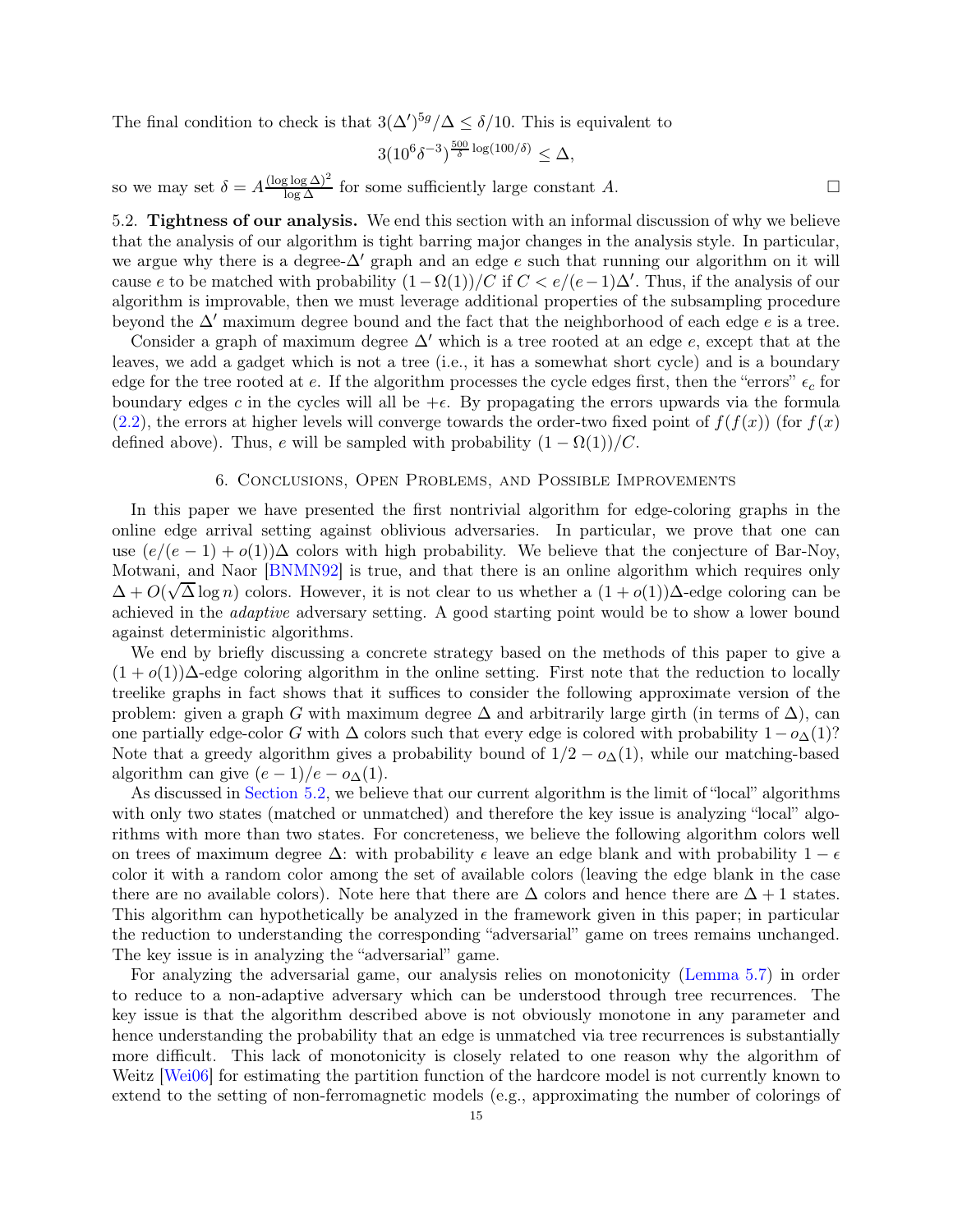a ∆-regular graph). Furthermore, note that using tree recurrences one can still analyze adversaries which are non-adaptive, and we believe that in this setting, given large girth, one could apply tree recurrences to analyze the algorithm above. However, such a result for "non-adaptive" adversaries, without monotonicity, does not imply anything regarding the original algorithm.

On the positive side, one plausible reason why the analysis of an algorithm with more than two states may be tractable is due to the fact that we can assume that our graphs are high-girth. This could potentially parallel the analysis of Glauber dynamics for vertex-coloring graphs with maximum degree  $\Delta$  using  $(1 + o(1))\Delta$  colors. While such a result on the mixing time of Glauber dynamics on graphs with large girth (in terms of the maximum degree) is not known in the literature, several results in this direction are known [\[HV03,](#page-16-14)[GMP05,](#page-16-15)[HV06,](#page-16-16)[FGYZ21\]](#page-15-10). Hence we suspect that a result of this form may be within reach via spectral or coupling-based techniques [\[ALG21\]](#page-15-7) for analyzing Markov chains. However, it is currently unclear to us how to apply such spectral or coupling-based techniques to analyze the random process arising in the edge-coloring setting.

## 7. Acknowledgements

Janardhan Kulkarni would like to thank Sayan Bhattacharya, Fabrizio Grandoni, and David Wajc for initial discussions on this problem.

Yang P. Liu was partially supported by by the Department of Defense (DoD) through the National Defense Science and Engineering Graduate Fellowship. Sah and Sawhney were supported by NSF Graduate Research Fellowship Program DGE-1745302. Part of this work was done while Liu and Sawhney were interns at Microsoft Research, Redmond.

#### **REFERENCES**

- <span id="page-15-7"></span>[ALG21] Nima Anari, Kuikui Liu, and Shayan Oveis Gharan. Spectral independence in high-dimensional expanders and applications to the hardcore model. *SIAM Journal on Computing*, pages FOCS20–1, 2021.
- <span id="page-15-1"></span>[AMSZ03] Gagan Aggarwal, Rajeev Motwani, Devavrat Shah, and An Zhu. Switch scheduling via randomized edge coloring. In *44th Annual IEEE Symposium on Foundations of Computer Science, 2003. Proceedings.*, pages 502–512. IEEE, 2003.
- <span id="page-15-6"></span>[BG08] Antar Bandyopadhyay and David Gamarnik. Counting without sampling: Asymptotics of the logpartition function for certain statistical physics models. *Random Structures & Algorithms*, 33(4):452–479, 2008.
- <span id="page-15-3"></span>[BGW21] Sayan Bhattacharya, Fabrizio Grandoni, and David Wajc. Online edge coloring algorithms via the nibble method. In *Proceedings of the 2021 ACM-SIAM Symposium on Discrete Algorithms (SODA)*, pages 2830– 2842. SIAM, 2021.
- <span id="page-15-2"></span>[BMM12] Bahman Bahmani, Aranyak Mehta, and Rajeev Motwani. Online graph edge-coloring in the random-order arrival model. *Theory of Computing*, 8(1):567–595, 2012.
- <span id="page-15-0"></span>[BNMN92] Amotz Bar-Noy, Rajeev Motwani, and Joseph Naor. The greedy algorithm is optimal for on-line edge coloring. *Inform. Process. Lett.*, 44(5):251–253, 1992.
- <span id="page-15-4"></span>[CPW19] Ilan Reuven Cohen, Binghui Peng, and David Wajc. Tight bounds for online edge coloring. In David Zuckerman, editor, *60th IEEE Annual Symposium on Foundations of Computer Science, FOCS 2019, Baltimore, Maryland, USA, November 9-12, 2019*, pages 1–25. IEEE Computer Society, 2019.
- <span id="page-15-8"></span>[CW18] Ilan Reuven Cohen and David Wajc. Randomized online matching in regular graphs. In *Proceedings of the Twenty-Ninth Annual ACM-SIAM Symposium on Discrete Algorithms*, pages 960–979. SIAM, 2018.
- <span id="page-15-5"></span>[DJK13] Nikhil R. Devanur, Kamal Jain, and Robert D. Kleinberg. Randomized primal-dual analysis of ranking for online bipartite matching. In *Proceedings of the Twenty-Fourth Annual ACM-SIAM Symposium on Discrete Algorithms*, SODA '13, page 101–107, USA, 2013. Society for Industrial and Applied Mathematics.
- <span id="page-15-10"></span>[FGYZ21] Weiming Feng, Heng Guo, Yitong Yin, and Chihao Zhang. Rapid mixing from spectral independence beyond the boolean domain. In *Proceedings of the 2021 ACM-SIAM Symposium on Discrete Algorithms (SODA)*, pages 1558–1577. SIAM, 2021.
- <span id="page-15-9"></span>[FHTZ20] Matthew Fahrbach, Zhiyi Huang, Runzhou Tao, and Morteza Zadimoghaddam. Edge-weighted online bipartite matching. In *2020 IEEE 61st Annual Symposium on Foundations of Computer Science (FOCS)*, pages 412–423. IEEE, 2020.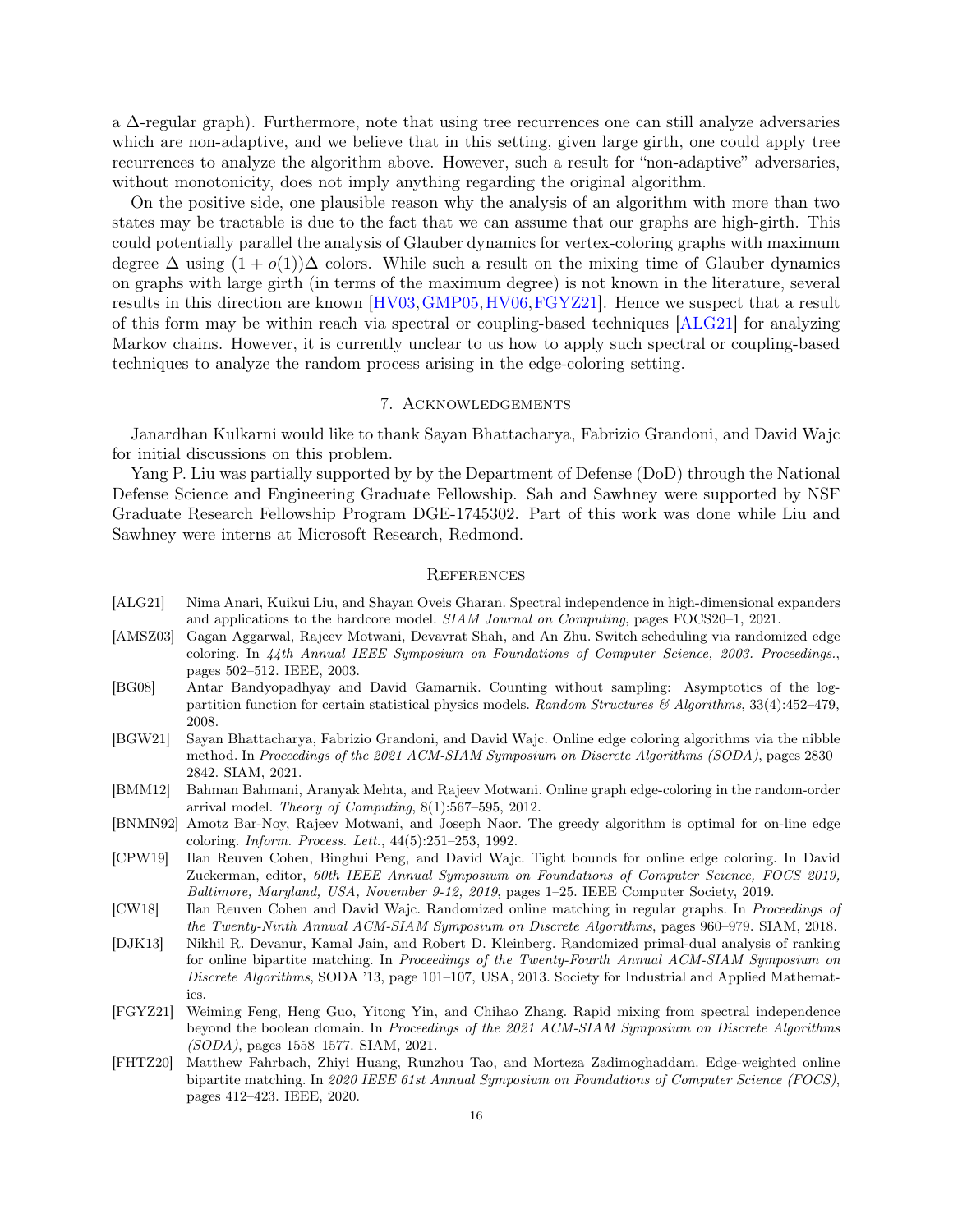- <span id="page-16-4"></span>[GKM<sup>+</sup>19] Buddhima Gamlath, Michael Kapralov, Andreas Maggiori, Ola Svensson, and David Wajc. Online matching with general arrivals. In *2019 IEEE 60th Annual Symposium on Foundations of Computer Science (FOCS)*, pages 26–37. IEEE, 2019.
- <span id="page-16-15"></span>[GMP05] Leslie Ann Goldberg, Russell Martin, and Mike Paterson. Strong spatial mixing with fewer colors for lattice graphs. *SIAM Journal on Computing*, 35(2):486–517, 2005.
- <span id="page-16-1"></span>[Hol81] Ian Holyer. The NP-completeness of edge-coloring. *SIAM J. Comput.*, 10(4):718–720, 1981.
- <span id="page-16-14"></span>[HV03] Thomas P Hayes and Eric Vigoda. A non-markovian coupling for randomly sampling colorings. In *44th Annual IEEE Symposium on Foundations of Computer Science, 2003. Proceedings.*, pages 618–627. IEEE, 2003.
- <span id="page-16-16"></span>[HV06] Thomas P Hayes and Eric Vigoda. Coupling with the stationary distribution and improved sampling for colorings and independent sets. *The Annals of Applied Probability*, 16(3):1297–1318, 2006.
- <span id="page-16-2"></span>[Koc10] Martin Kochol. Complexity of 3-edge-coloring in the class of cubic graphs with a polyhedral embedding in an orientable surface. *Discrete Appl. Math.*, 158(16):1856–1860, 2010.
- <span id="page-16-5"></span>[KVV90] Richard M Karp, Umesh V Vazirani, and Vijay V Vazirani. An optimal algorithm for on-line bipartite matching. In *Proceedings of the twenty-second annual ACM symposium on Theory of computing*, pages 352–358, 1990.
- <span id="page-16-8"></span>[LLY13] Liang Li, Pinyan Lu, and Yitong Yin. Correlation decay up to uniqueness in spin systems. In *Proceedings of the twenty-fourth annual ACM-SIAM symposium on Discrete algorithms*, pages 67–84. SIAM, 2013. [Meh13] Aranyak Mehta. Online matching and ad allocation. 2013.
- <span id="page-16-13"></span><span id="page-16-12"></span>[MSVV07] Aranyak Mehta, Amin Saberi, Umesh Vazirani, and Vijay Vazirani. Adwords and generalized online matching. *Journal of the ACM (JACM)*, 54(5):22–es, 2007.
- <span id="page-16-7"></span>[Sly08] Allan Sly. Uniqueness thresholds on trees versus graphs. *The Annals of Applied Probability*, 18(5):1897– 1909, 2008.
- <span id="page-16-10"></span>[Sri14] Piyush Srivastava. *Counting and Correlation Decay in Spin Systems*. University of California, Berkeley, 2014.
- <span id="page-16-3"></span>[SW21] Amin Saberi and David Wajc. The greedy algorithm is not optimal for on-line edge coloring. In *48th International Colloquium on Automata, Languages, and Programming (ICALP 2021)*. Schloss Dagstuhl-Leibniz-Zentrum für Informatik, 2021.
- <span id="page-16-9"></span>[Vig00] Eric Vigoda. Improved bounds for sampling colorings. *Journal of Mathematical Physics*, 41(3):1555–1569, 2000.
- <span id="page-16-0"></span>[Viz64] V. G. Vizing. On an estimate of the chromatic class of a p-graph. *Diskret. Analiz*, (3):25–30, 1964.
- <span id="page-16-11"></span><span id="page-16-6"></span>[Wei06] Dror Weitz. Counting independent sets up to the tree threshold. In *STOC'06: Proceedings of the 38th Annual ACM Symposium on Theory of Computing*, pages 140–149. ACM, New York, 2006.

# Appendix A. Random Edge Order Arrival

A.1. Sparsification. We now introduce the sparsification procedure used in the random order case. The proof here is more delicate than [Algorithm 1](#page-6-1) as we need to preserve various properties of being a randomly ordered subset in the subsampling algorithm.

<span id="page-16-17"></span>**Lemma A.1.** *Let*  $\Delta' > 2$ *. Running [Algorithm 3](#page-17-0) on graph G with n vertices and maximum degree*  $\alpha t$  *most*  $\Delta$  *outputs* a uniformly random partition of the edges of G into T subgraphs  $G'_1, \ldots, G'_T$ *(i.e. edge e is in each*  $G'_i$  *with probability exactly*  $1/T$ *), and subgraphs*  $G_i \subseteq G'_i$  *for*  $i \in [T]$  *satisfying the following properties.*

- *The maximum degree in*  $G_i$  *is*  $\Delta' + 3\sqrt{\Delta' \log \Delta'}$ .
- *With probability at least*  $1 1/n$  *we have that for all*  $v \in V(G)$  *that*

$$
\deg_G(v) - \sum_{i \in [T]} \deg_{G_i}(v) \leq C_{A,1} (\Delta/(\Delta')^2 + \sqrt{\Delta \log n}).
$$

*Proof.* The first bullet point follows directly by the algorithm.

The second bullet point is slightly more intricate. We consider a fixed vertex v and note that for an edge  $e = (u, v)$  of color i to be deleted we have that either the endpoint u or v has more than  $\Delta' + 3\sqrt{\Delta' \log \Delta'}$  edges marked with color *i*. We say that a vertex *v* is bad with respect to the color *i* if at least  $\Delta' + 3\sqrt{\Delta' \log \Delta'}$  edges have been marked with the color *i*. Fix the ordering of edges  $e_1, \ldots, e_m$  and let  $\mathcal{E}_e$  denote the event that there are at least  $\ell$  bad colors in the graph for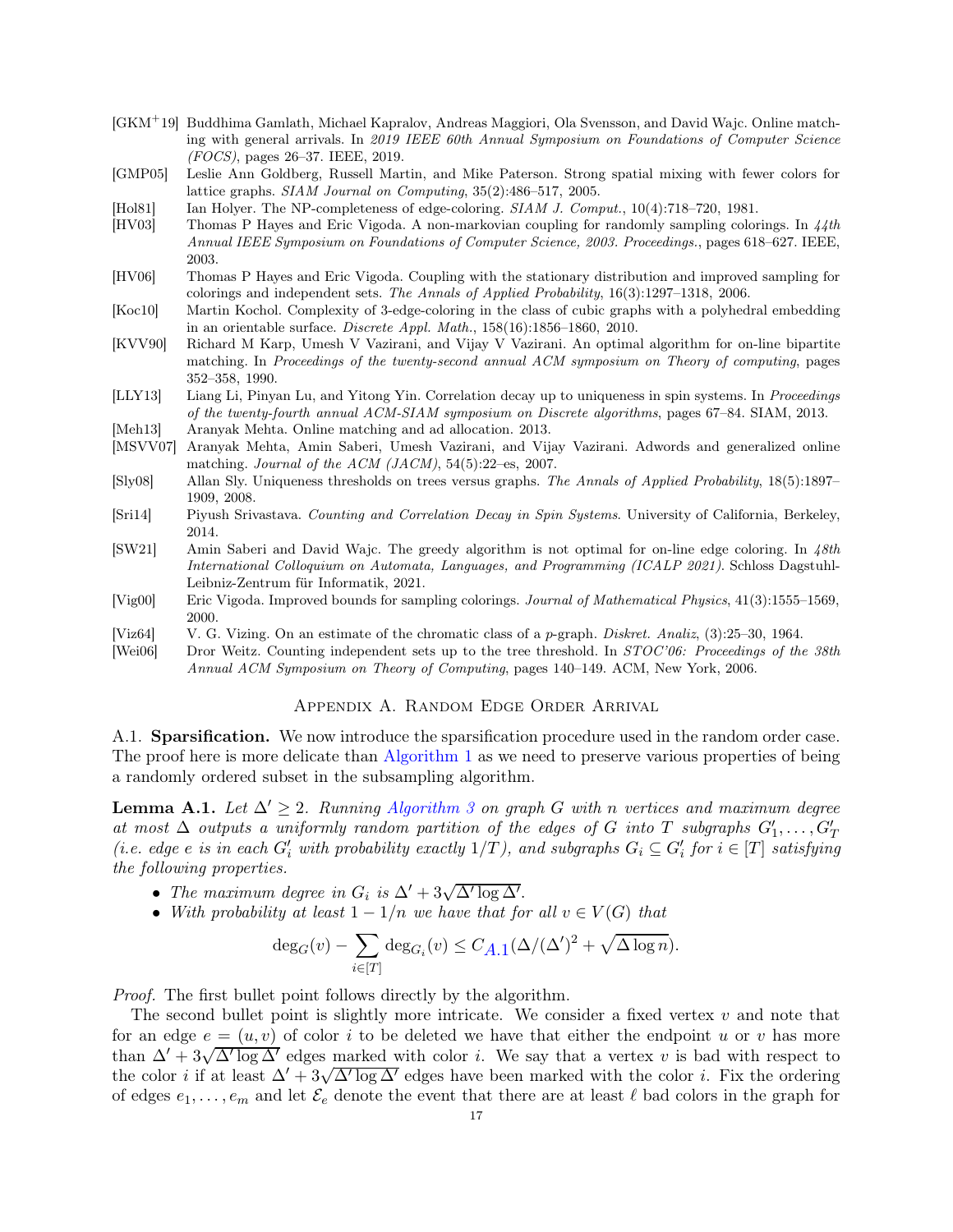Algorithm 3: Divides the graph G of maximum degree at most  $\Delta$  into a series of maximum degree approximately  $\Delta'$  graphs.

<span id="page-17-0"></span>1 procedure  $\text{SPLIT}(G,\Delta',\Delta)$ 2  $T \leftarrow \lceil \Delta / \Delta' \rceil$  $\mathbf{3}$   $E \leftarrow 3\sqrt{\Delta' \log \Delta'}$ 4  $G_1, G_2, \ldots, G_T, R \leftarrow \emptyset$ .  $\triangleright$  Initially empty subgraphs. 5  $m_v^1, \ldots, m_v^T$  $\triangleright$  Number of adjacent marked edges to vertex v of each color 6 for  $i = 1, \ldots, m$  do // Edge  $e_i = (u, v)$  arrives<br>  $C \leftarrow \text{UNIF}(\{1, ..., T\})$ 7  $\mid C \leftarrow \text{UNIF}(\{1, \ldots, T\})$   $\triangleright$  We say edge *e* is marked color *C*.  $8 \mid m_u^C \leftarrow m_u + 1, m_v^C \leftarrow m_v + 1.$ 9 if  $m_u \leq \Delta' + E$  and  $m_v \leq \Delta' + E$  then 10  $\vert \vert E(G_C) \leftarrow E(G_C) \cup \{e\}$  $11$  else 12  $\left| \quad \right| E(R) \leftarrow E(R) \cup \{e\}$ 

some vertex in the graph G when e is processed. Note  $\mathcal{E}_{e_i} \subseteq \mathcal{E}_{e_j}$  for  $i \leq j$  since the set of processed edges grows. Let  $Y_v$  denote the number of deleted edges at the vertex  $v$  and suppose the edges of v are presented as  $(v, u_1), \ldots, (v, u_{\deg v})$ . Let  $X_v^{u_i} = Y_v \mathbb{1}_{\mathcal{E}_{(v, u_i)}^c}$  and note that  $X_v^{u_{i+1}} \leq X_v^{u_i} + 1$  and that  $\mathbb{P}[X^{u_{i+1}}_v = X^{u_i}_v + 1] \leq (2\ell)/\Delta$  as there are at most  $\ell$  bad colors at  $u_i$  and  $v$  before  $(v, u_i)$  is processed if  $\mathbb{1}_{\mathcal{E}_{(v,u_i)}^c}$  holds. Therefore we have  $\mathbb{P}[X_v^{u_{\text{deg}(v)}} \geq 2\ell + \sqrt{\Delta}t] \leq \exp(-\Omega(t^2))$  by stochastic domination and Chernoff.

We now bound the event  $\mathcal{E}_e$  for the final edge e in the ordering; note that if  $\mathcal{E}_e^c$  holds then  $X_v^{u_{\text{deg}(v)}}$  serves as an upper bound for the number of deleted edges at the vertex v. Let  $Z_i$  be the number of edges emanating from v marked i. Note that  $(Z_i)_{i\in[T]}$  are negatively associated (see e.g. [\[BGW21,](#page-15-3) Proposition E.6]) and if  $Y_i = \mathbb{1}_{Z_i \geq \Delta' + 3\sqrt{\Delta' \log(\Delta')}}$  by Chernoff  $\mathbb{P}[Y_i = 1] \leq 1/(\Delta')^2$ . Hence the expected number of bad colors at a vertex is bounded by  $\Delta/(\Delta')^2$ , and thus by Hoeffding's inequality for negatively associated random variables we see that  $\mathbb{P}[\sum_{i\in T} Y_i \ge \Delta/(\Delta')^2 + \sqrt{T}t] \le$  $\exp(-\Omega(t^2))$ . Setting t to be a sufficiently large multiple of  $\sqrt{\log n}$ , we see that with probability at most  $1/n^2$  no vertex has more than  $\Delta/(\Delta')^2 + C\sqrt{T \log n}$  bad colors. Setting  $\ell$  as such and t in the previous bound we find that with probability  $1 - 1/n$  the omitted edges at every vertex is less than  $C(\Delta/(\Delta')^2 + \sqrt{\Delta \log n})$ .  $C(\Delta/(\Delta')^2 + \sqrt{\frac{2}{\lambda}})$  $\overline{\Delta \log n}$ ).

A.2. Tree recurrence calculation. We first describe a simple algorithm for sampling a matching on a graph. We then argue that each edge is matched with the desired probability on any tree G. Fix a sampling parameter C. When an edge  $e = (u, v)$  arrives, if it has no neighbors in the matching we add it in with probability  $\frac{C}{(C-d_u)(C-d_v)}$ , where  $d_u$  and  $d_v$  are the degrees of u and v in the edges that have already arrived. Note that if  $C > \Delta(G) + 2\sqrt{\Delta(G)}$  the the sampling probability is in  $[0, 1]$  so it is well-defined. This is [Algorithm 2.](#page-8-2)

<span id="page-17-1"></span>**Lemma A.2.** *If one runs [Algorithm 2](#page-8-2) on a tree, then for every*  $e \in E(G)$ *, it is included in the matching with probability exactly* 1/C*.*

*Proof.* We prove this via induction on the position of e. Clearly if it is the first edge, it is in with probability  $C/C^2 = 1/C$ . Now suppose it appears later. In order for  $e = (u, v)$  to be in the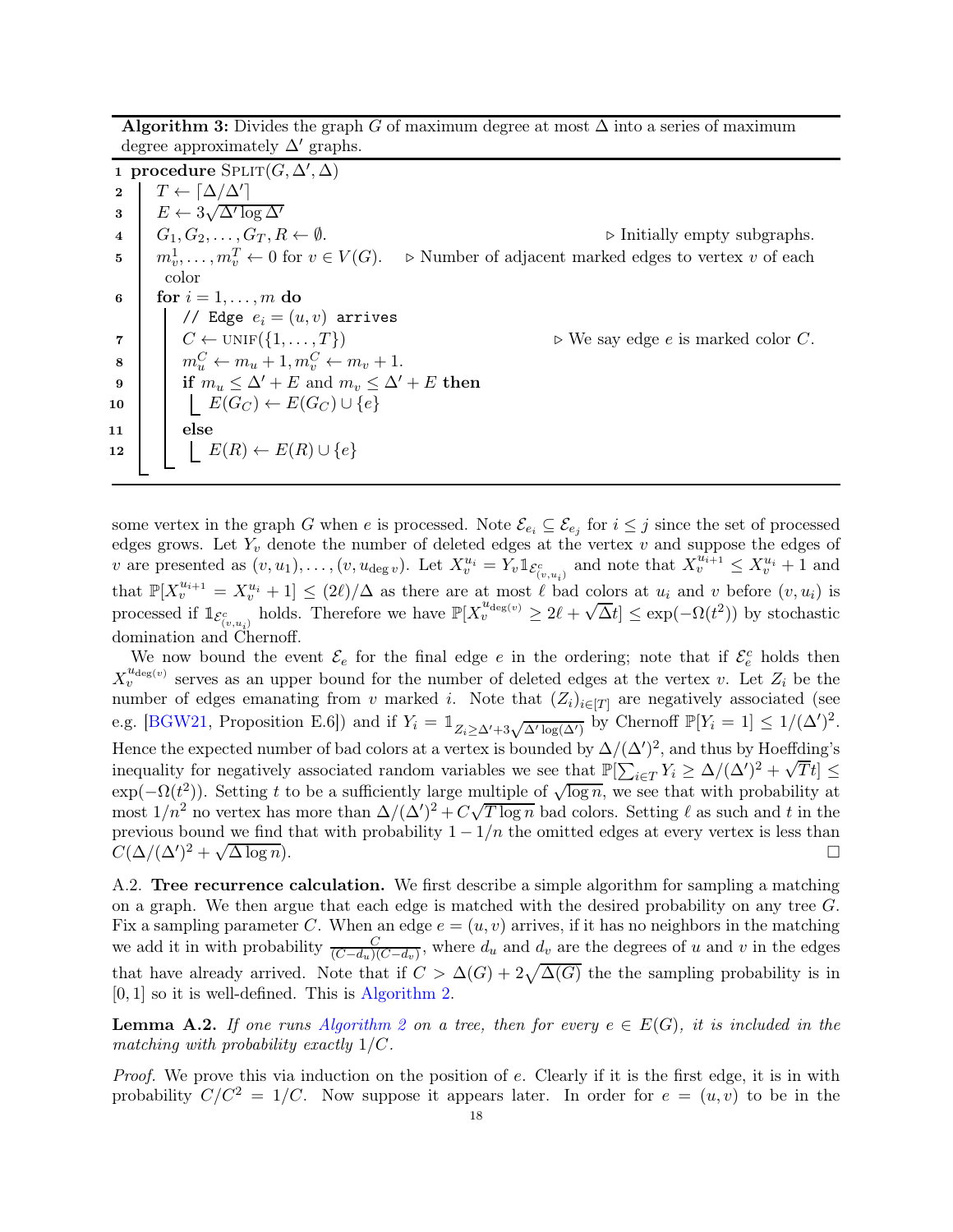matching, none of the adjoining prior edges may be chosen. Suppose they are  $(u, u_1), \ldots, (u, u_{d_u})$ and  $(v, v_1), \ldots, (v, v_{d_v})$ . By induction, each  $(u, u_i)$  appears with probability  $1/\Delta$ . These are clearly disjoint events by definition, so with probability  $1 - d_u/C$  no such edge has been included yet. Similarly, with probability  $1 - d_v/C$  no edge connected to v has been included yet. These two events are clearly independent (as the corresponding graphs are disconnected), so the probability e is included is easily seen to equal

$$
\left(1 - \frac{d_u}{C}\right)\left(1 - \frac{d_v}{C}\right) \cdot \frac{C}{(C - d_u)(C - d_v)} = \frac{1}{C}.
$$

We next use this to describe a coloring algorithm on trees which provides the necessary guarantees.

Algorithm 4: Computes an approximate coloring on a graph G with a fixed order on the edges  $e_1, \ldots, e_m$  and a maximum degree at most  $\Delta$ .

<span id="page-18-2"></span><span id="page-18-0"></span>1 procedure  $TREE\text{-}\mathrm{COLORING}(G)$ 2  $G \leftarrow \{e_1, \ldots, e_m\}$  $\mathbf{3} \mid R \leftarrow \{\}$  $\begin{array}{c} \texttt{4} \end{array} \begin{array}{c} \begin{array}{c} \end{array} C = \Delta + \Delta^{3/4} \text{ for } i = 1, \ldots, \Delta \text{ do} \end{array}$  $\mathfrak{g}$  Remove all vertices in G of degree at least C and add to R (with edges) 6 | Run MATCHING( $G, C$ ) and let the output matching be  $\mathcal{M}_i$ 7  $G \leftarrow G \setminus \mathcal{M}_i$  $\begin{array}{c|c} \mathbf{8} & C \leftarrow C - 1 + \Delta^{-1/12} \end{array}$ 9 Output  $G \cup R$  ⊳ Non-colored edges

<span id="page-18-1"></span>As written the above algorithm is sequential, however we will prove that the above algorithm can be simulated online and that it provides the necessary coloring guarantee.

*If one runs [Algorithm 4](#page-18-0) with* $Δ ≥ Δ<sub>A.3</sub>$  $Δ ≥ Δ<sub>A.3</sub>$  $Δ ≥ Δ<sub>A.3</sub>$ *on a tree of maximum degree at most* $Δ$ *, then for every*  $e \in E(G)$  *it is output as a non-colored edge with probability at most*  $\Delta^{-1/24}$ *. Additionally, [Algorithm 4](#page-18-0) can be implemented online for any graph.*

*Proof.* First, we clearly see that [Algorithm 4](#page-18-0) can be implemented online: simply run the stages of edge coloring in parallel, passing to the next stage as needed. Since the instances of [Algorithm 2](#page-8-2) which are called in the iteration are themselves online algorithms, one can maintain the necessary data in parallel online to run them.

Recall  $C = \Delta + \Delta^{3/4}$ . We initially show that for a fixed vertex v, its probability of removal is low. Notice that at every stage i of the matching it has a probability  $d_v/(C - (i-1)(1 - \Delta^{-1/12}))$ of its degree  $d_v$  decreasing by 1. It is removed if  $d_v > \Delta + \Delta^{3/4} - (i-1)(1-\Delta^{-1/12})$  occurs.

The point is that if ever  $d_v \geq \Delta - (i-1)(1-\Delta^{-1/8})$ , then  $d_v$  stays the same with probability at most  $2\Delta^{3/4-11/12} = 2\Delta^{-1/6}$ . If v is removed, consider the last point in time that  $d_v < \Delta - (i-1)(1-\Delta)^{1/12}$  $\Delta^{-1/12}$ ). After this point and until it is removed, we have a consecutive string of runs in which the quantity  $d_v + (i-1)(1 - \Delta^{-1/12})$  must go up by a total of  $\Delta^{3/4}$ , yet it goes up by  $1 - \Delta^{-1/12}$ with probability at most  $2\Delta^{-1/6}$  and goes down by  $-\Delta^{-1/12}$  with probability at least  $1-2\Delta^{-1/6}$ (those being the only two options). This step clearly has a *negative* mean with magnitude at least  $\Omega(\Delta^{-1/12})$ . We also see that it will take at least  $\Delta^{3/4}$  steps and at most  $\Delta$  steps. Therefore, the probability that it gets removed after t steps is bounded by  $\exp(-\Omega(\Delta^{3/4}))$  by the Chernoff bound. Taking a union bound over the possible values of  $t$ , we see that the probability that  $v$  is removed is bounded by  $\exp(-\Omega(\Delta^{3/4}))$ .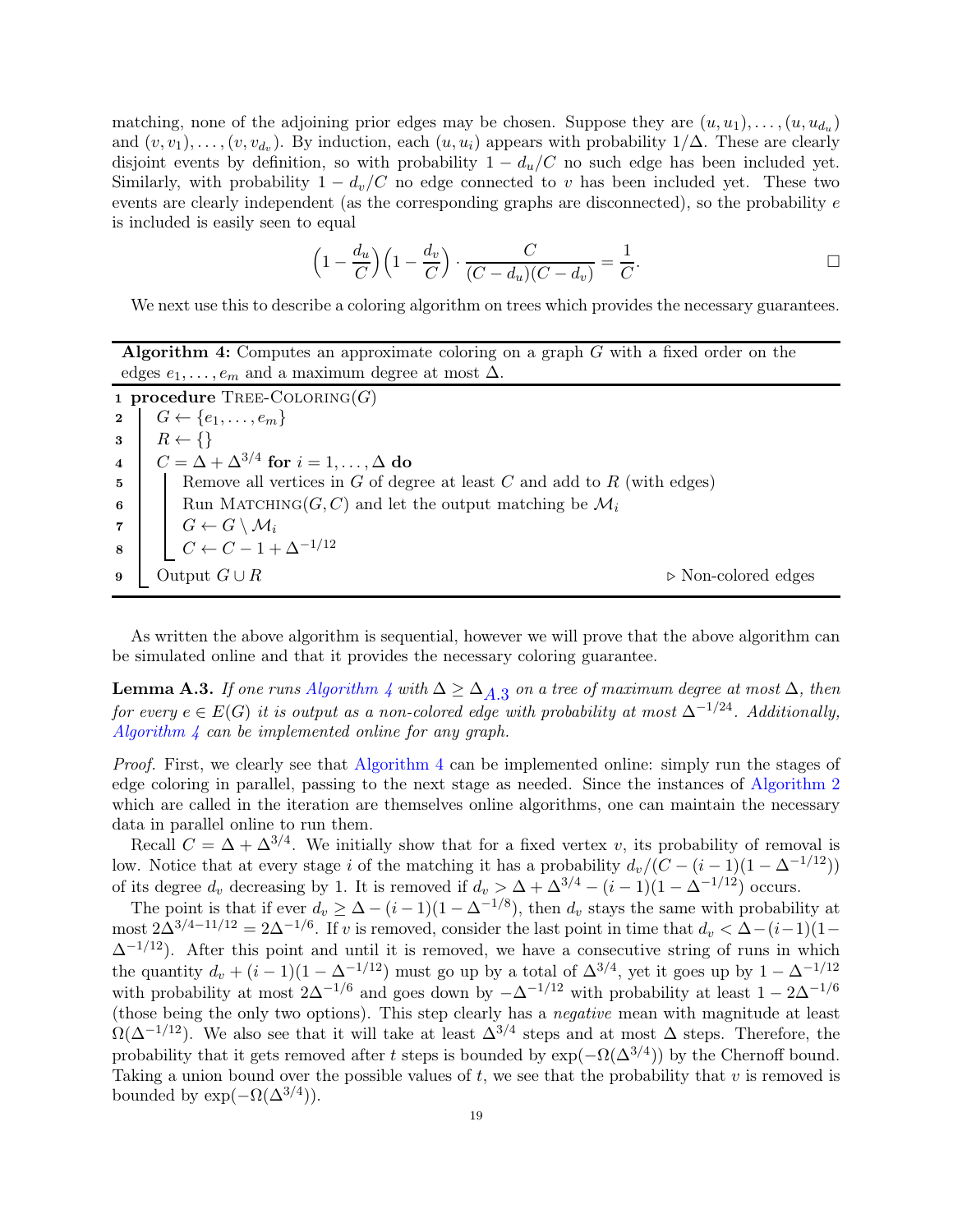Next, for a fixed edge e, we therefore see that either of its two vertices are removed with probability at most  $\exp(-\Omega(\Delta^{3/4}))$ . In the remaining cases, at each stage by [Lemma A.2](#page-17-1) it is included with probability  $1/(C - (i - 1)(1 - \Delta^{-1/12}))$ , conditional on the previous outcomes. Therefore its probability of not being included in this case is

$$
\prod_{i=1}^{\Delta} \left( 1 - \frac{1}{C - (i - 1)(1 - \Delta^{-1/12})} \right) \le \exp\left( -\sum_{i=1}^{\Delta} \frac{1}{C - (i - 1)(1 - \Delta^{-1/12})} \right)
$$
  

$$
\le \exp\left( -\frac{1}{1 - \Delta^{-1/12}} \int_{C - (\Delta - 1)(1 - \Delta^{-1/12})}^{C} \frac{dt}{t} \right) \le \Delta^{-1/24}
$$

for  $\Delta$  sufficiently large.

We now prove that in the random order case it suffices to understand the tree case. The intuition is that for an edge  $e$  and an arrival ordering on other edges, an edge  $f$  does not affect the coloring of edge  $e$  if there is no path from  $f$  to  $e$  in the order given by the input.

<span id="page-19-0"></span>**Definition A.4** (Witness edges). Consider a graph G with m edges and a permutation  $e_1, \ldots, e_m$ on the edges of G. For an edge  $e = e_{i(e)}$ , and an edge  $e_i \neq e$  we say that  $e_i$  is a *witness* for e if there are indices  $i = i_0 < i_1 < \cdots < i_\ell = i(e)$  such that the edges  $e_{i_0}, e_{i_1}, \ldots, e_{i_\ell}$  for a path.

Note that  $e$  is a witness of itself. The key point is that the probability an edge  $e$  is matched during an invocation of [Algorithm 4](#page-18-0) only depends on the witness edges (and their ordering).

Lemma A.5. *Given an ordering of edges in a graph* G *and an edge* e*, let* W *be the set of witness edges [\(Definition A.4\)](#page-19-0). Then the probability that edge* e *is matched by [Algorithm 4](#page-18-0) when run on graph* G *is the same as when run as only edges in* W *with the same ordering.*

*Proof.* We use induction of suffixes of edges in the ordering. Let us consider appending a single edge f to the start of an ordering. This does not affect whether later edges are witnesses. Thus it suffices to argue that if f affects the probability that  $e$  is matched by [Algorithm 4,](#page-18-0) then it is a witness. Indeed, this only happens (by induction) if  $f$  is adjacent to some later witness edge  $f'$ because the sampling probabilities in [Algorithm 2](#page-8-2) only depend on current degrees of the vertices adjacent to an edge. By induction, there is a path from  $f'$  to edge  $e$  (by the definition of witness edge), so there is a path from f to e as desired.

<span id="page-19-1"></span>Surprisingly, for a random ordering, almost every edge in the sampled subgraph returned by [Algorithm 3](#page-17-0) has that its witnesses form a tree.

**Lemma A.6.** *Consider a graph G*, and parameters  $\Delta'$ , g with  $g \geq 10\Delta'$ . The probability that for *all vertices* v *that the number of subgraphs* G<sup>i</sup> *returned by [Algorithm 3](#page-17-0) where some edge* e *adjacent to* v *has witnesses that* do not *form a tree is at most*  $4T(2e\Delta'/g)^g + 6(\Delta')^{5g} + C_{A.6}\sqrt{T \log n}$  *is at*  $\emph{least 1/n over random edge orderings for some absolute constant $C_{A,6}$}.$ 

*Proof.* We show the desired claim instead for the random subgraphs  $G'_{i}$  – this suffices as  $G_{i}$  is a subgraph of  $G'_{i}$ . Define  $E_{i}(v)$  as the event (over randomness used to generate  $G'_{i}$  and the random ordering) where vertex  $v$  in  $G'_{i}$  has a cycle in its g-neighborhood, or some witness edges for  $v$  are distance at least g from v. Note that  $\neg E_i(v)$  implies that the witness edges of v in  $G'_i$  form a tree.

We upper bound  $\mathbb{P}[E_i(v)]$ . We start by bounding the probability that v has a cycle in This is at most  $3(\Delta')^{5g}/\Delta$  by [Lemma 4.2.](#page-6-3) Now we bound the probability that an edge of distance more than g from v in  $G'_i$  is a witness. The number of paths of length  $\ell$  starting at v is bounded by  $\Delta^{\ell}$ . The probability that such a path has an endpoint edge which is a witness is at most  $1/\ell!$ , as the edges in the random order must be in the order of the path. Hence the probability that some edge of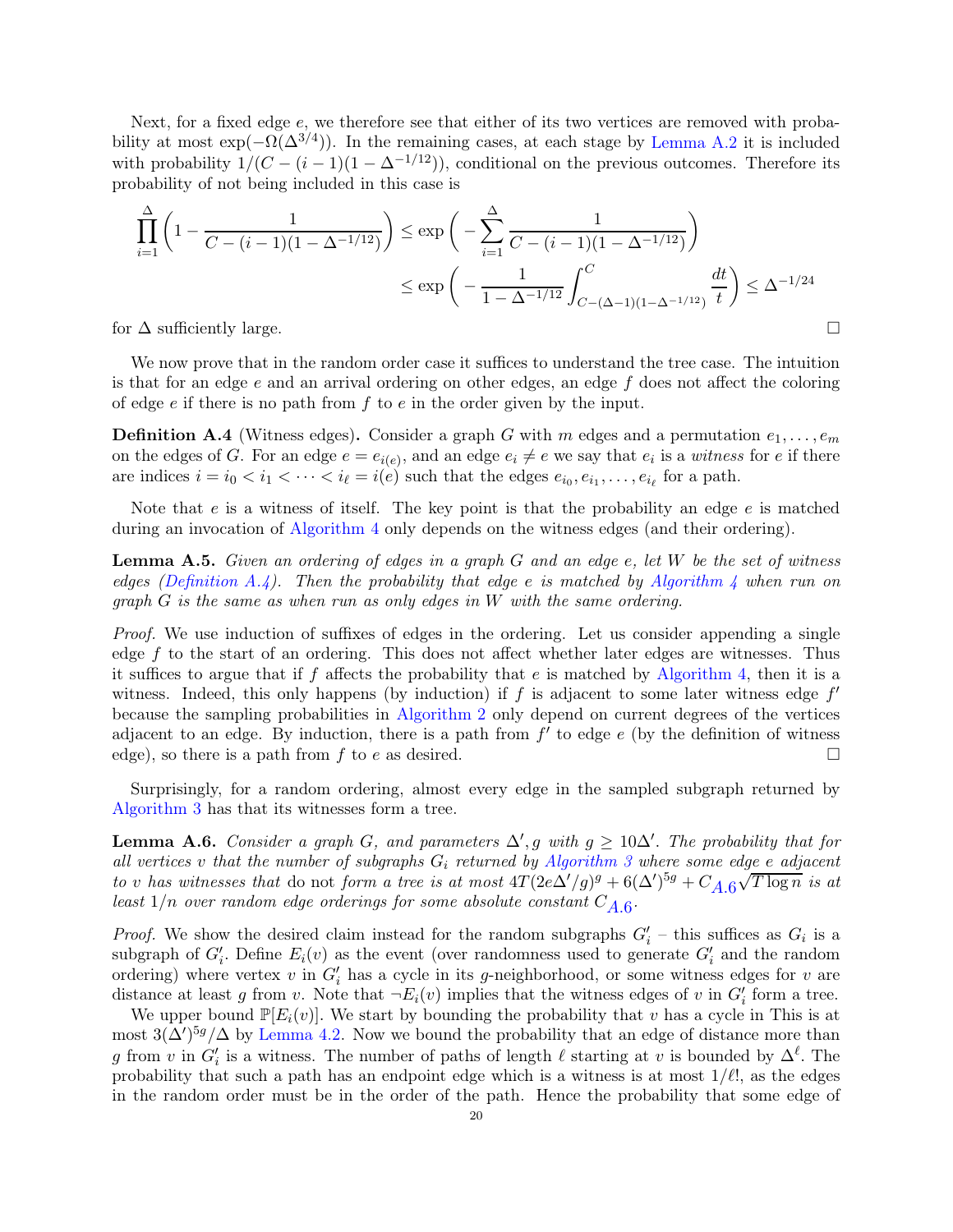distance more than g from v is a witness in  $G'_{i}$  is at most

$$
\sum_{\ell \ge g} \Delta^\ell/\ell! \cdot (\Delta'/\Delta)^\ell \le \sum_{\ell \ge g} (e\Delta'/\ell)^\ell \le 2(2e\Delta'/g)^g
$$

for  $g \geq 10\Delta'$ . Hence  $\mathbb{P}[E_i(v)] \leq 3(\Delta')^{5g}/\Delta + 2(2e\Delta'/g)^g$  for any v.

Note that the variables  $E_i(v)$  for  $i \in [T]$  are negatively associated because they are all monotone graph properties (see  $[BGW21,$  Appendix E) and hence by Hoeffding for negatively associated random variables (see e.g. [\[BGW21,](#page-15-3) Proposition E.6]) the result follows.

<span id="page-20-0"></span> $\Box$ 

A.3. Completing the Proof. We now complete the proof of the [Theorem 1.2.](#page-1-1) In order to prove the desired result consider the following algorithm.

- Divide G in  $G_1, \ldots, G_T, R$  using [Algorithm 3.](#page-17-0)
- Color  $G_1, \ldots, G_T$  using [Algorithm 4.](#page-18-0)
- Color remaining edges in  $R$  and not colored in the previous step using the greedy algorithm.

*Proof of [Theorem 1.2.](#page-1-1)* In order to prove [Theorem 1.2](#page-1-1) it suffices to prove that the above algorithm can be simulated online and that the union of the remainder graphs coming from  $G_1, \ldots, G_T$  and R when combined have maximum degree  $o(\Delta)$ . Furthermore it will be useful to define the graph R<sup>'</sup> consisting of adjacent edges to vertices  $v$  in some  $G'_{i}$  whose witness edges [\(Definition A.4\)](#page-19-0) do not form a tree. The first claim is clear as both [Algorithms 3](#page-17-0) and [4](#page-18-0) can be implemented online.

By the second bullet point of [Lemma A.1](#page-16-17) we have with probability  $1 - 1/n$  that the maximum degree of R is at most  $C_{A,1}(\Delta/(\Delta')^2 + \sqrt{\Delta \log n})$ . The additional edges in R' come from edges adjacent to vertices v in some  $G'_{i}$  whose witness edges [\(Definition A.4\)](#page-19-0) do not form a tree. The maximum degree in each  $G_i$  is at most 2 $\Delta'$  by the first bullet point of [Lemma A.1.](#page-16-17) Hence by [Lemma A.6](#page-19-1) with probability at least  $1 - 1/n$  the degree of any vertex in  $R'$  is bounded by

$$
C_{A.1}(\Delta/(\Delta')^{2} + \sqrt{\Delta \log n}) + 2\Delta' \cdot \left(2T(2e\Delta'/g)^{g/2} + (\Delta')^{g} + C_{A.6}\sqrt{T \log n}\right)
$$
  
\n
$$
\leq O\left(\frac{\Delta}{(\Delta')^{2}} + \Delta(2e\Delta'/g)^{g/2} + (\Delta')^{g} + \sqrt{\Delta \Delta' \log n}\right)
$$
\n(A.1)

as long as  $g \ge 10\Delta'$ . Let the expression in [\(A.1\)](#page-20-0) be  $\Delta_{R'}$ .

Now we consider additional edges removed from the union of  $G_1, \ldots, G_i$  through line [5](#page-18-2) of [Algorithm 4.](#page-18-0) Note that [Algorithm 4](#page-18-0) runs independently for  $G_1, \ldots, G_T$ . By the linearity of expectation, for a fixed vertex the expected number of remaining edges not in  $R'$  and not chosen is at most  $3(\Delta')^{23/24}$ . Furthermore this is at most  $2\Delta'$ . Hence by Azuma-Hoeffding the probability that there are more than  $6(\Delta')^{23/24}T + C\sqrt{T \log n} \Delta' = 6\Delta/(\Delta')^{1/24} + C\sqrt{\Delta \Delta' \log n}$  at a particular vertex is at most  $1/n^2$  for C sufficiently large. Note that here we have implicitly assumed that  $g \geq 2\Delta'$ .

Therefore with probability at least  $1 - 3/n$  we have that the maximum degree in the leftover graph is at most

$$
\Delta_{R'} + 6\Delta/(\Delta')^{1/24} + C\sqrt{\Delta\Delta'\log n}.
$$

assuming that  $g \ge 10\Delta'$ . Now setting  $g = 10\Delta'$ ,  $\Delta' = c \min(\log \Delta / \log \log \Delta, \sqrt{\Delta / \log n})$  for a sufficiently small absolute constant  $c > 0$  and noting that  $\Delta = \omega(\log n)$  implies that  $\Delta' = \omega(1)$ gives the desired result.  $\Box$